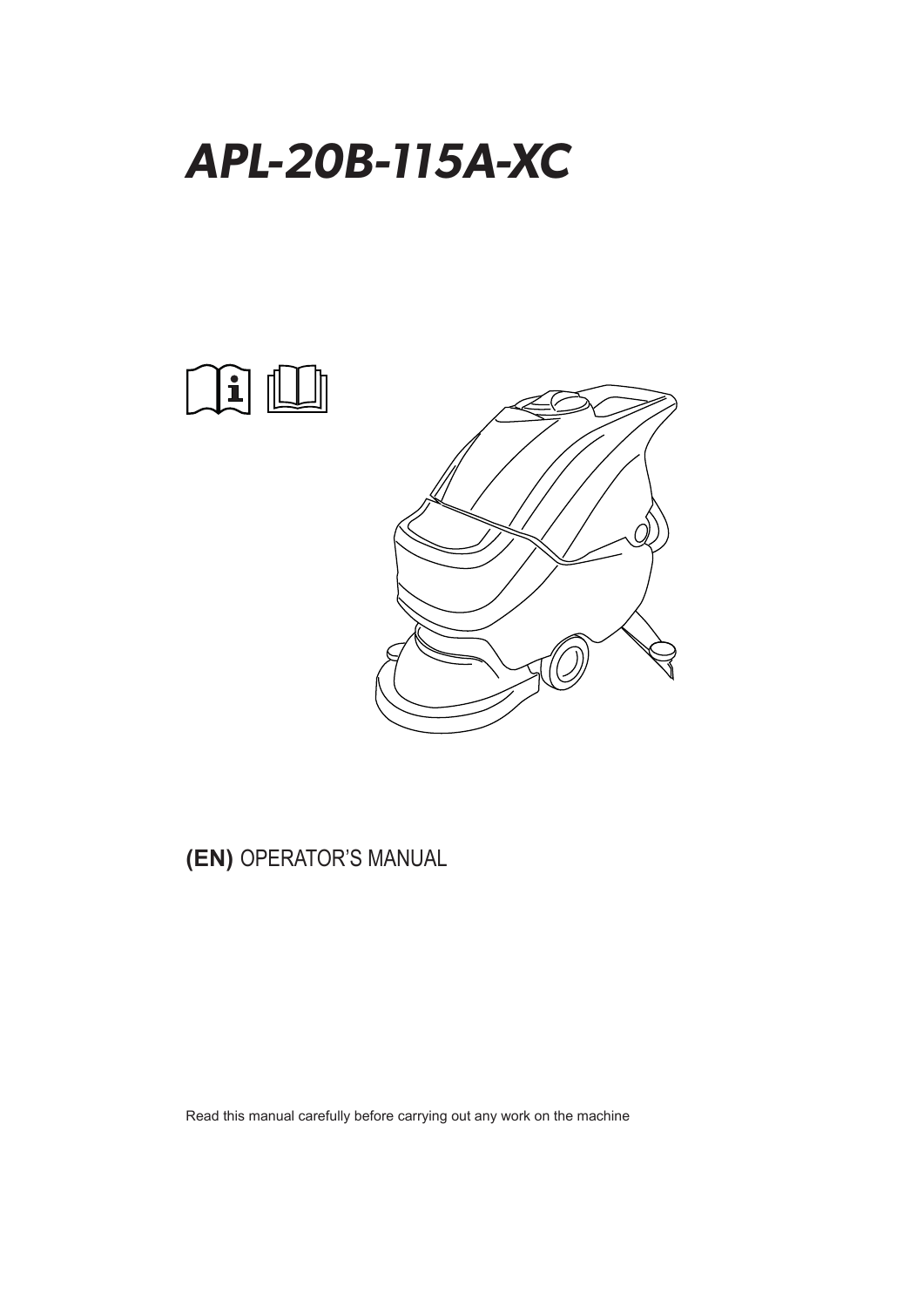#### **TECHNICAL SPECIFICATIONS**

| Cleaned track width     | mm                             | 495                                            |
|-------------------------|--------------------------------|------------------------------------------------|
|                         | inch                           | 19,5                                           |
| Squeegee width          | mm                             | 816                                            |
|                         | inch                           | 32                                             |
|                         | $m^2/h$                        | <b>B</b> : 1750<br><b>BT: 2250</b>             |
| Hourly performance      | ft <sup>2</sup> /h             | <b>B</b> : 18837<br><b>BT: 24219</b>           |
| Number of brushes       | $n^{\circ}$                    | $\mathbf{1}$                                   |
| Brush diameter          | mm                             | 495                                            |
|                         | inch                           | 19,5                                           |
| Max brush pressure      | gr/cm <sup>2</sup><br>kPa      | 11,54<br>0,98                                  |
|                         | Kg<br>Ibs                      | 18,40<br>40                                    |
| Brush rotation speed    | g/1 <sup>1</sup><br><b>RPM</b> | 155                                            |
|                         | W                              | 550                                            |
| Brush motor power       | HP.                            | 0,73                                           |
| Drive control           | $\sqrt{ }$                     | <b>B</b> : Mechanical<br><b>BT: Electronic</b> |
|                         | W                              | $B:$ /<br><b>BT: 120</b>                       |
| Drive motor rated power | HP                             | <b>B</b> :<br>$\prime$<br><b>BT: 0,16</b>      |
|                         | Km/h                           | B: 3<br>BT: 3,5                                |
| Maximum speed           | mph                            | B: 1,8<br><b>BT</b> : 2,17                     |
|                         | W                              | 480                                            |
| Suction motor power     | HP                             | 0,65                                           |
|                         | L                              | 40                                             |
| Solution tank           | gal                            | 10,5                                           |
|                         | $\mathbf{I}$                   | 45                                             |
| Dirty water tank        | gal                            | 11,8                                           |
|                         | mm                             | 200                                            |
| Wheel diameter          | inch                           | 7,87                                           |
|                         | Kg                             | 202                                            |
| Gross weight            | lbs                            | 445                                            |
|                         | Kg                             | 126                                            |
| Transported weight      | lbs                            | 277,7                                          |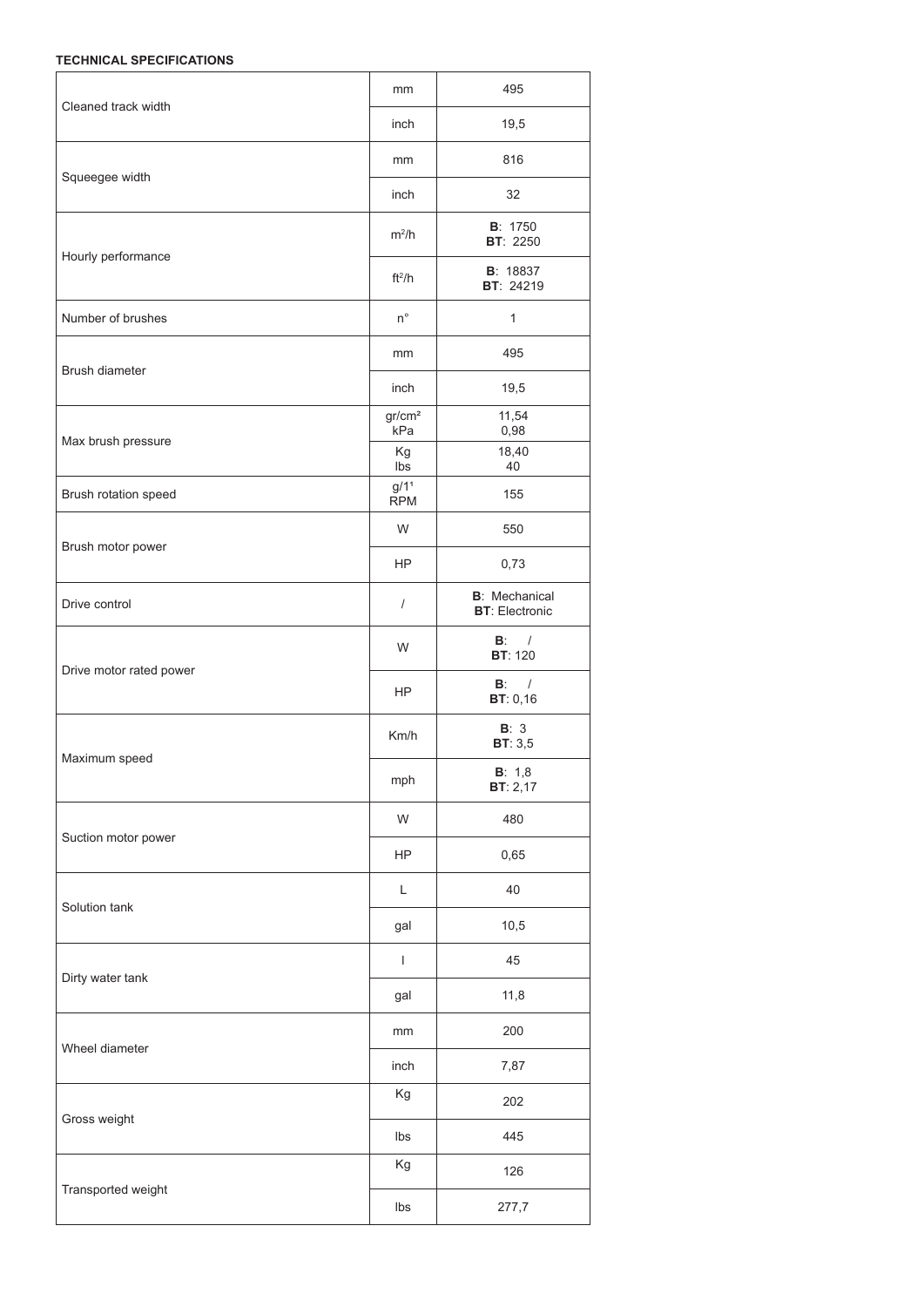| Number of batteries                             | $n^{\circ}$                         | $\overline{2}$           |
|-------------------------------------------------|-------------------------------------|--------------------------|
| Battery voltage in series                       | V                                   | 24                       |
| Single battery capacity                         | Ah (5h)<br>Ah(20)                   | 110<br>140               |
|                                                 | Кg                                  | 36                       |
| Single battery weight                           | lbs                                 | 79,3                     |
| Power cable length                              | mm                                  | $\prime$                 |
| Power supply voltage                            | V                                   | $\sqrt{2}$               |
| Power supply frequency                          | Hz                                  | $\boldsymbol{/}$         |
| Battery compartment dimensions (length, width,  | mm                                  | 345x<br>170x<br>300      |
| height)                                         | inch                                | 13,5x<br>6,7x<br>11,8    |
|                                                 | mm<br><b>X/Y/Z</b>                  | 1230x<br>520x<br>960     |
| Machine dimensions (length, width, height)      | inch<br><b>X/Y/Z</b>                | 48,42x<br>20,47x<br>37,8 |
|                                                 | mm                                  | 1270x<br>680x<br>1227    |
| Dimensions of packaging (length, width, height) | inch                                | 50x<br>26,7x<br>48,3     |
| Sound pressure                                  | LpA<br>[dB]                         | 74                       |
| (measurement uncertainty) k                     | K<br>[dB]                           | 3,2                      |
| Hand-arm vibration                              | <b>HAV</b><br>[m/sec <sup>2</sup> ] | 0,9                      |
| (measurement uncertainty) k                     | [m/sec <sup>2</sup> ]               | 0,5                      |

#### **Tab. A**

Data may be changed without notice.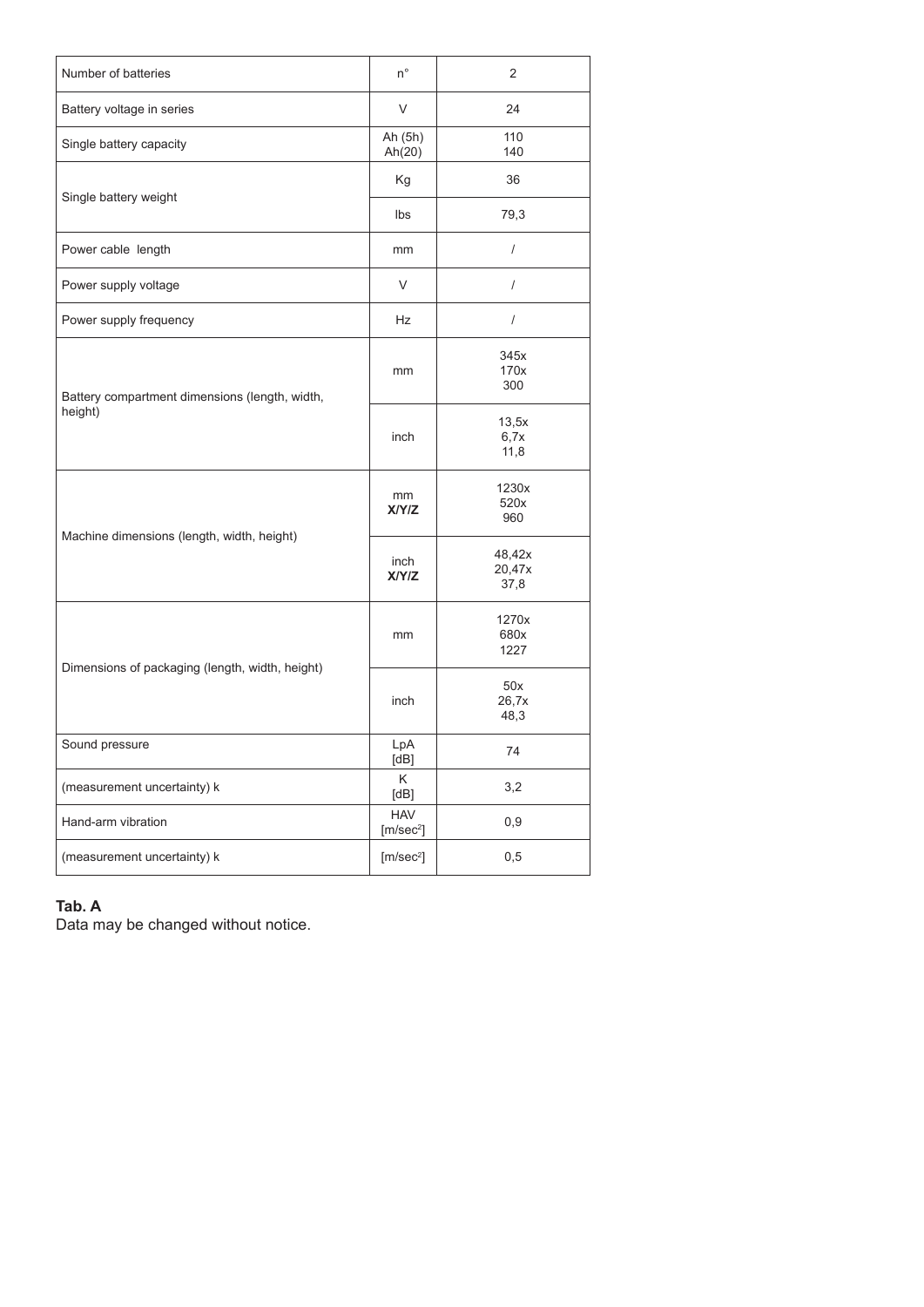

X-Y-Z: See table "TECHNICAL SPECIFICATIONS"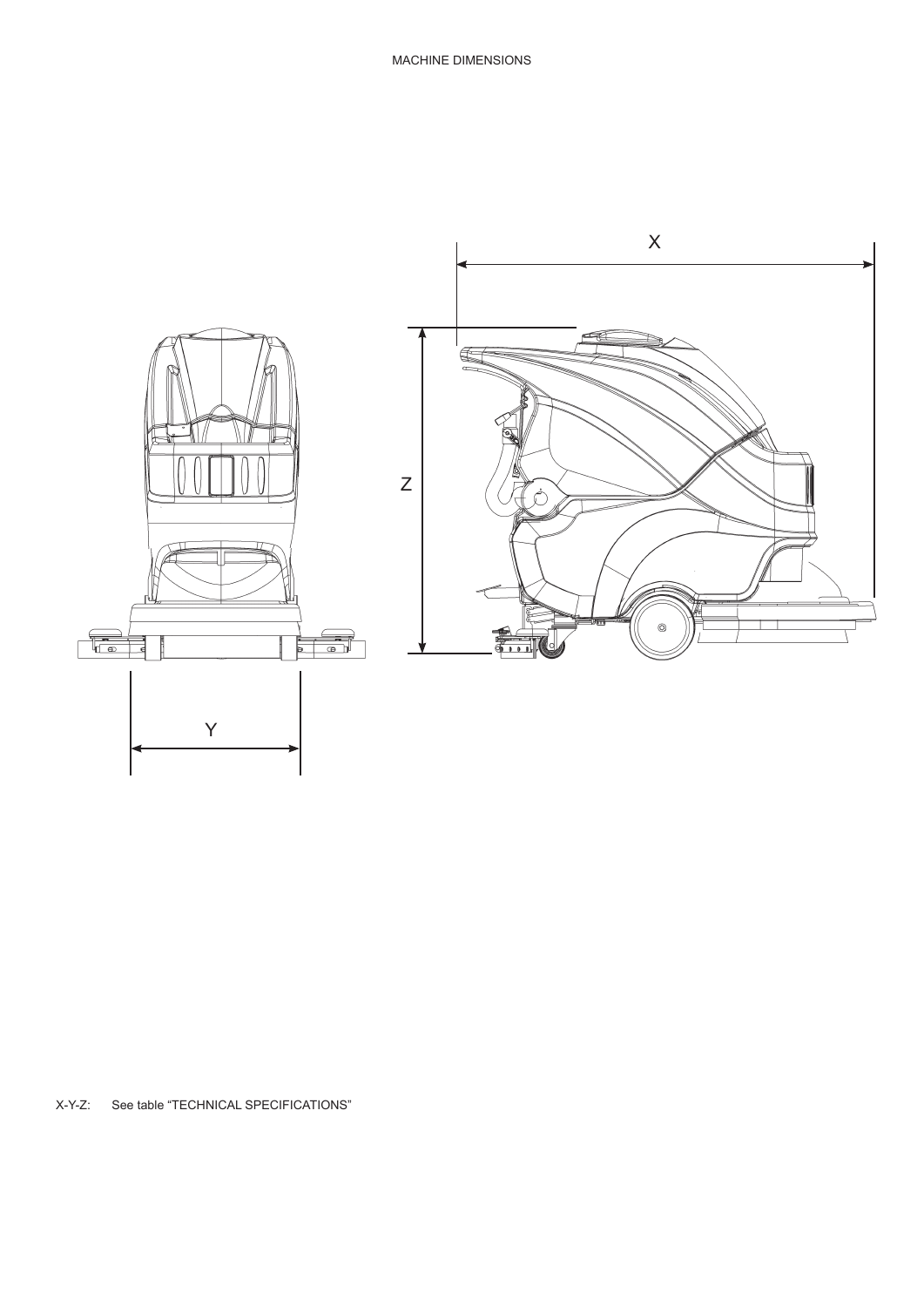| SL25364 | IMPORTANT, CUTTING HAZARD                                        |
|---------|------------------------------------------------------------------|
|         | IMPORTANT, CRUSHING HAZARD                                       |
|         | IMPORTANT, ABRASION HAZARD                                       |
|         | DISPOSAL SYMBOL, CAREFULLY READ THE SECTION SHOWING THIS SYMBOL. |
|         | MAXIMUM SLOPE                                                    |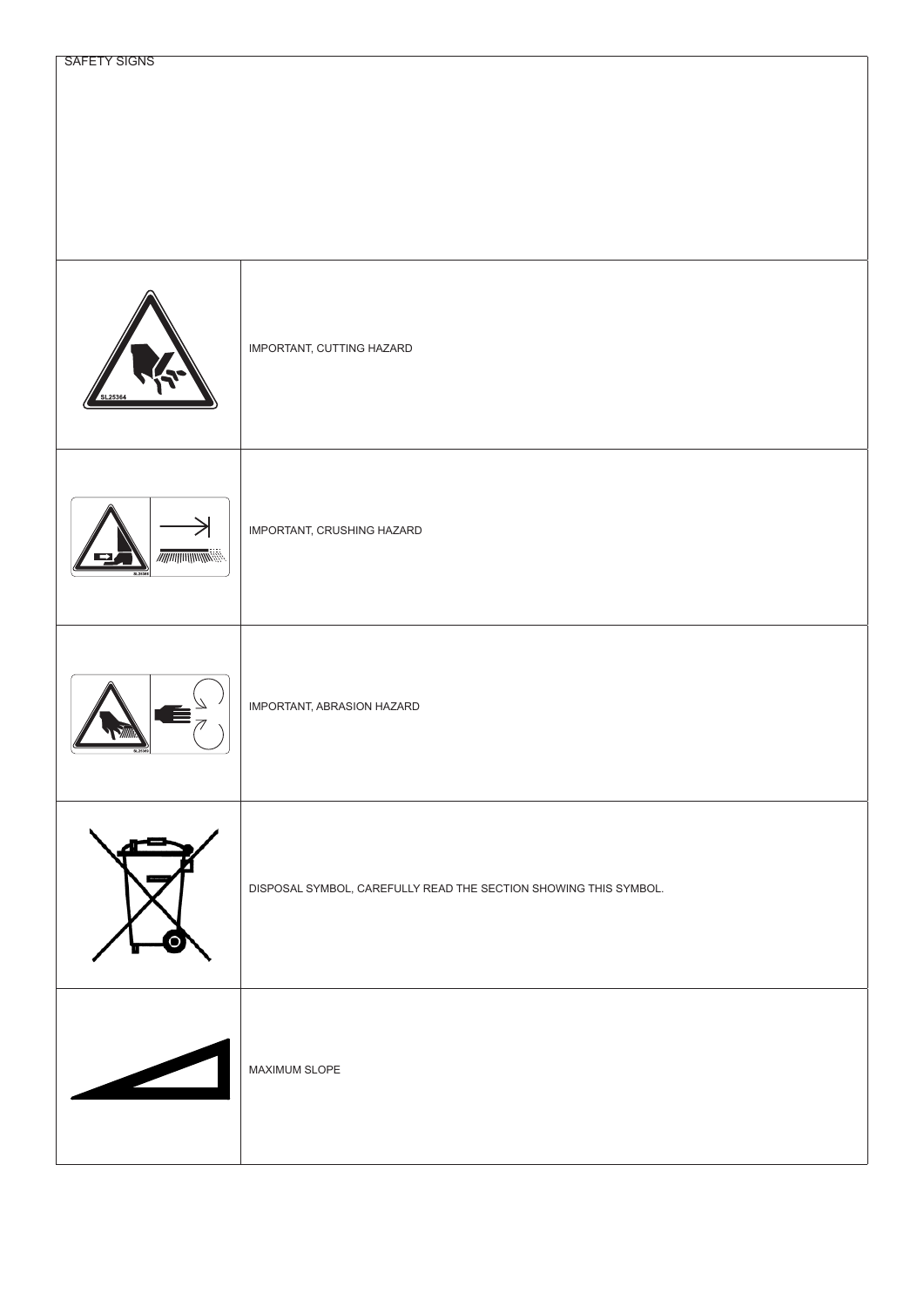| READ THE OPERATOR'S MANUAL                                                      |
|---------------------------------------------------------------------------------|
| OPERATOR'S MANUAL, OPERATING INSTRUCTIONS                                       |
| INSULATION CLASS, THIS CLASSIFICATION ONLY APPLIES TO BATTERY-POWERED MACHINES. |
| DIRECT CURRENT SYMBOL                                                           |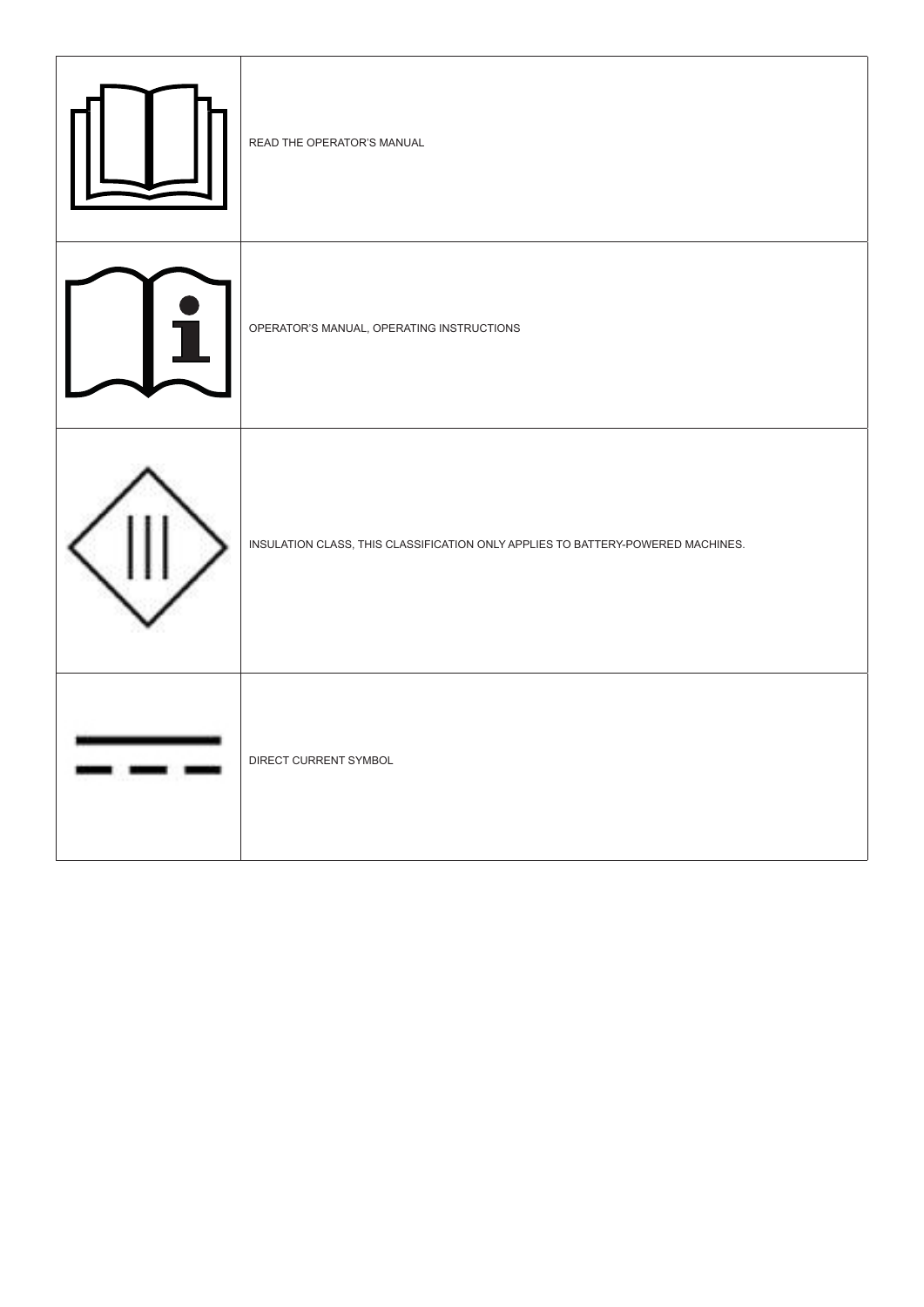





Fig./Abb. 3 фиг./реф. 3



Fig./Abb. 4 фиг./реф. 4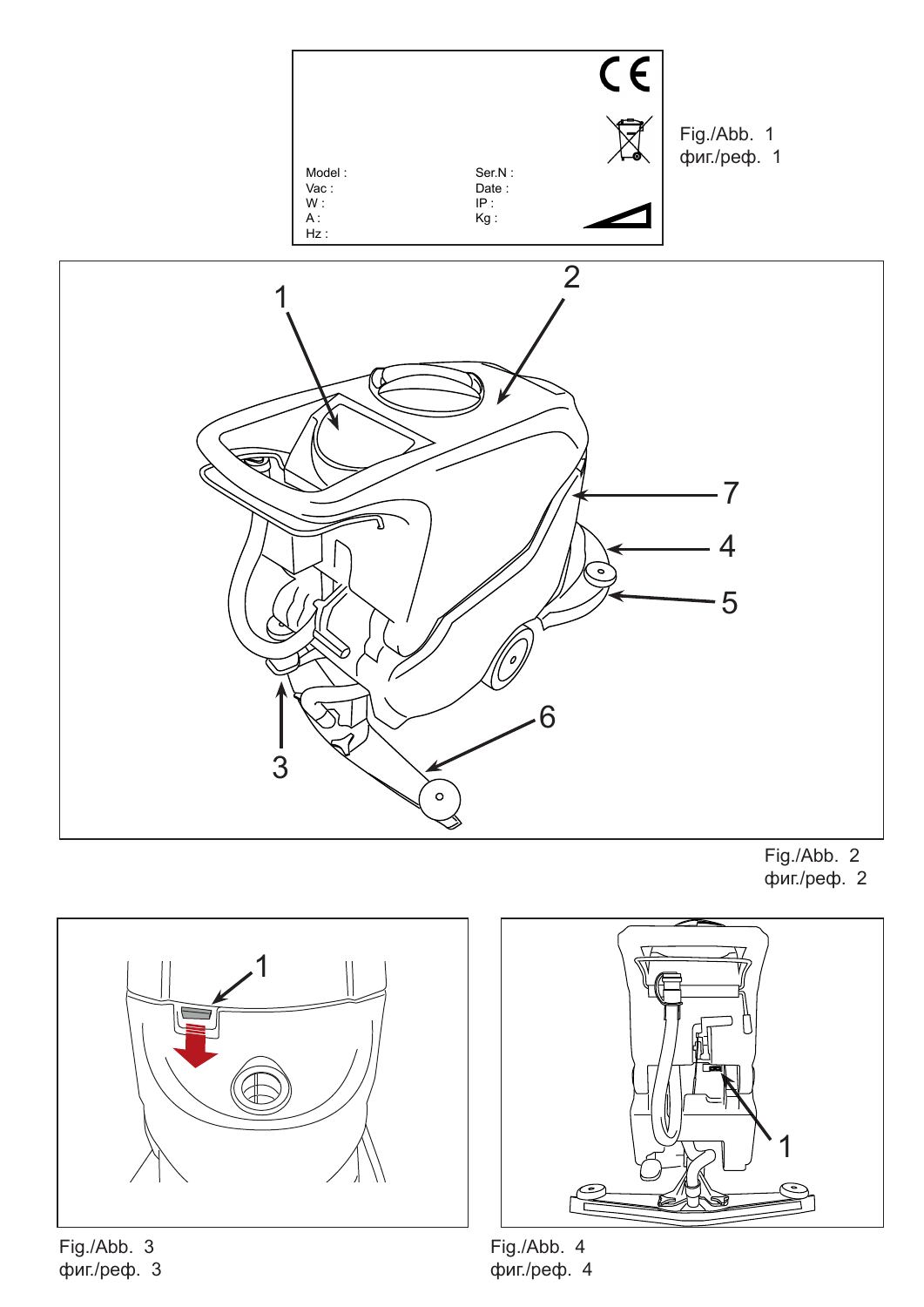

Fig./Abb. 5 фиг./реф. 5



фиг./реф. 6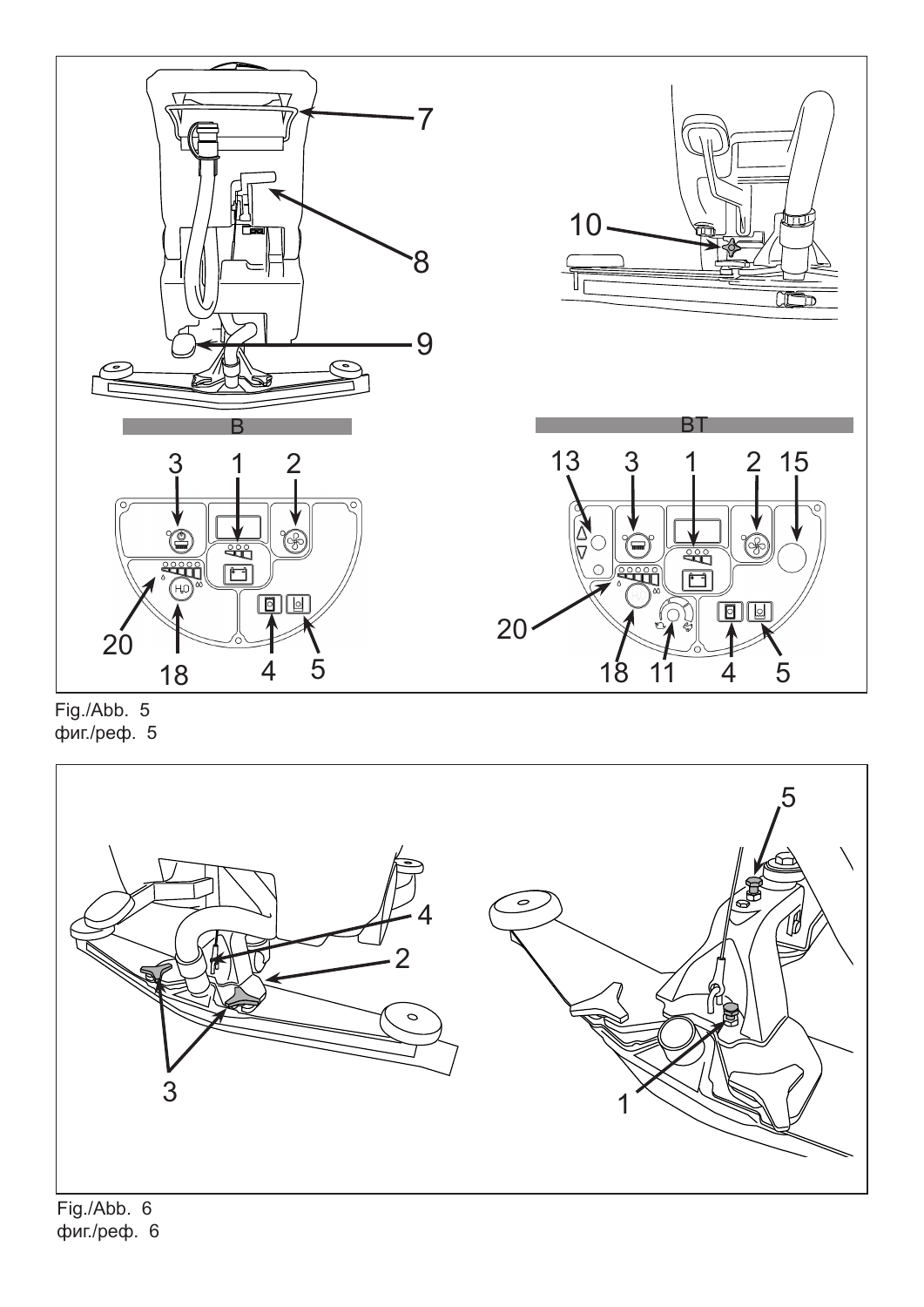



Fig./Abb. 7 фиг./реф. 7

Fig./Abb. 8 фиг./реф. 8



фиг./реф. 9

фиг./реф. 10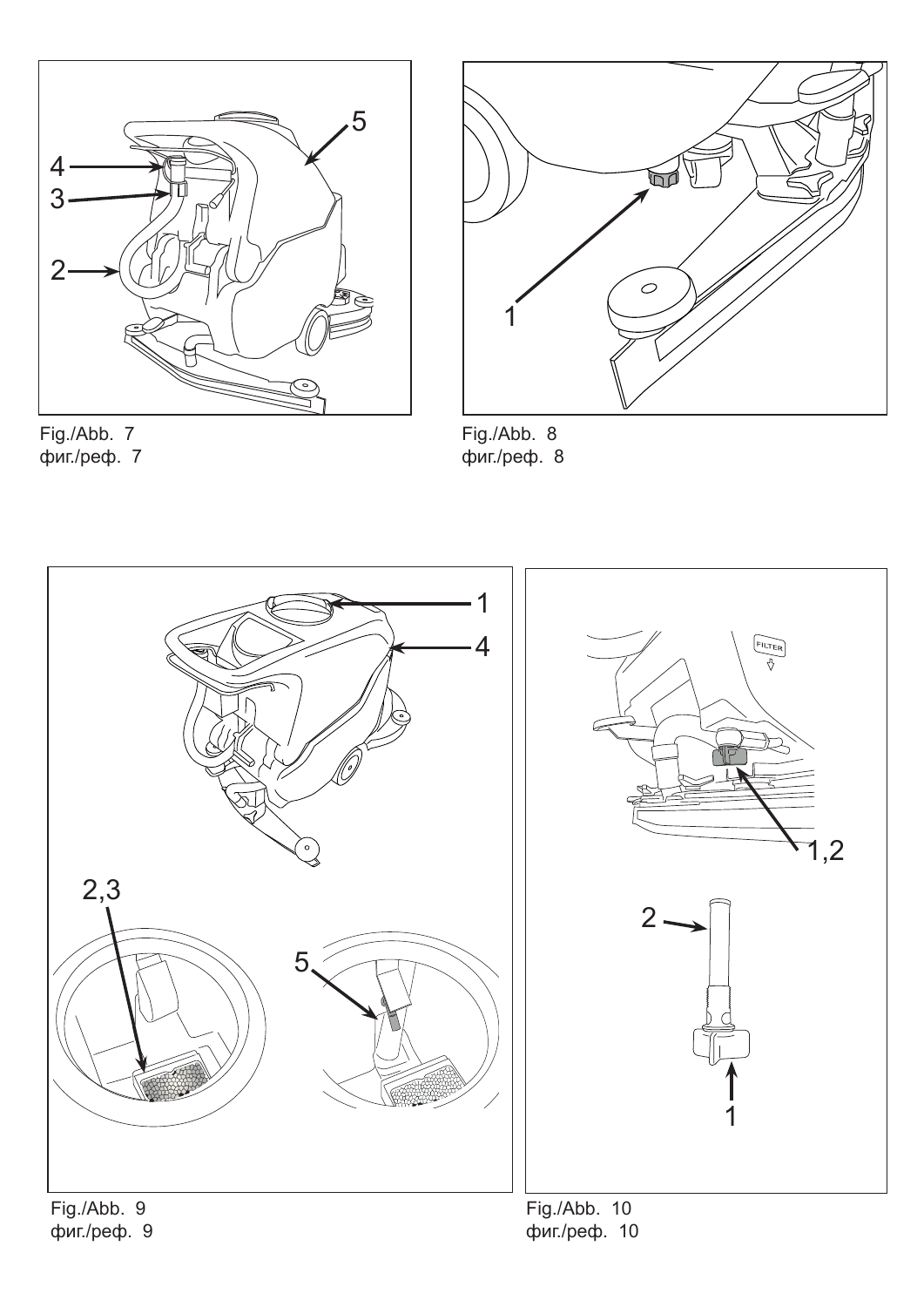





Fig./Abb. 12 фиг./реф. 12



фиг./реф. 13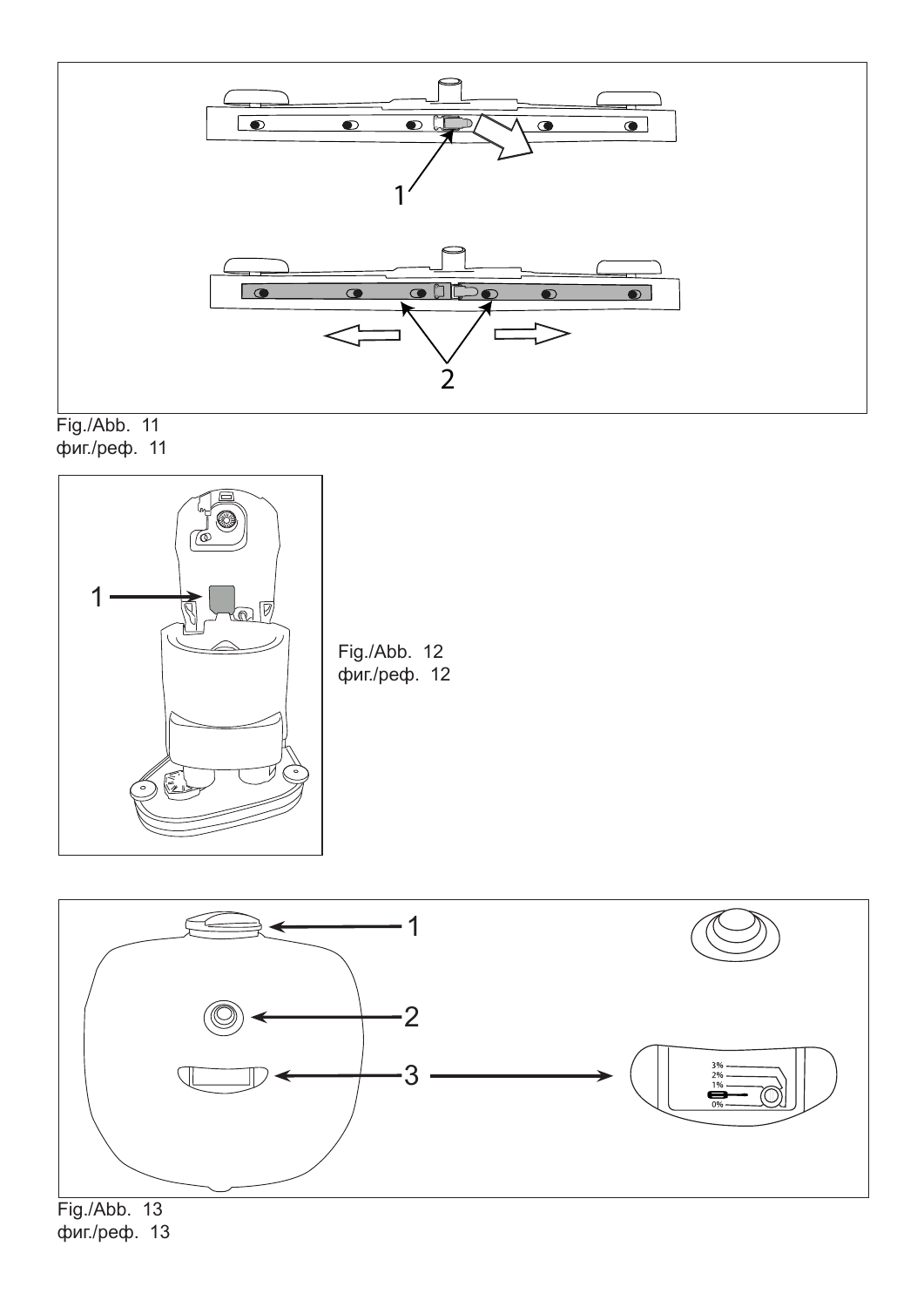# **ENGLISH**

**(Translated instructions)**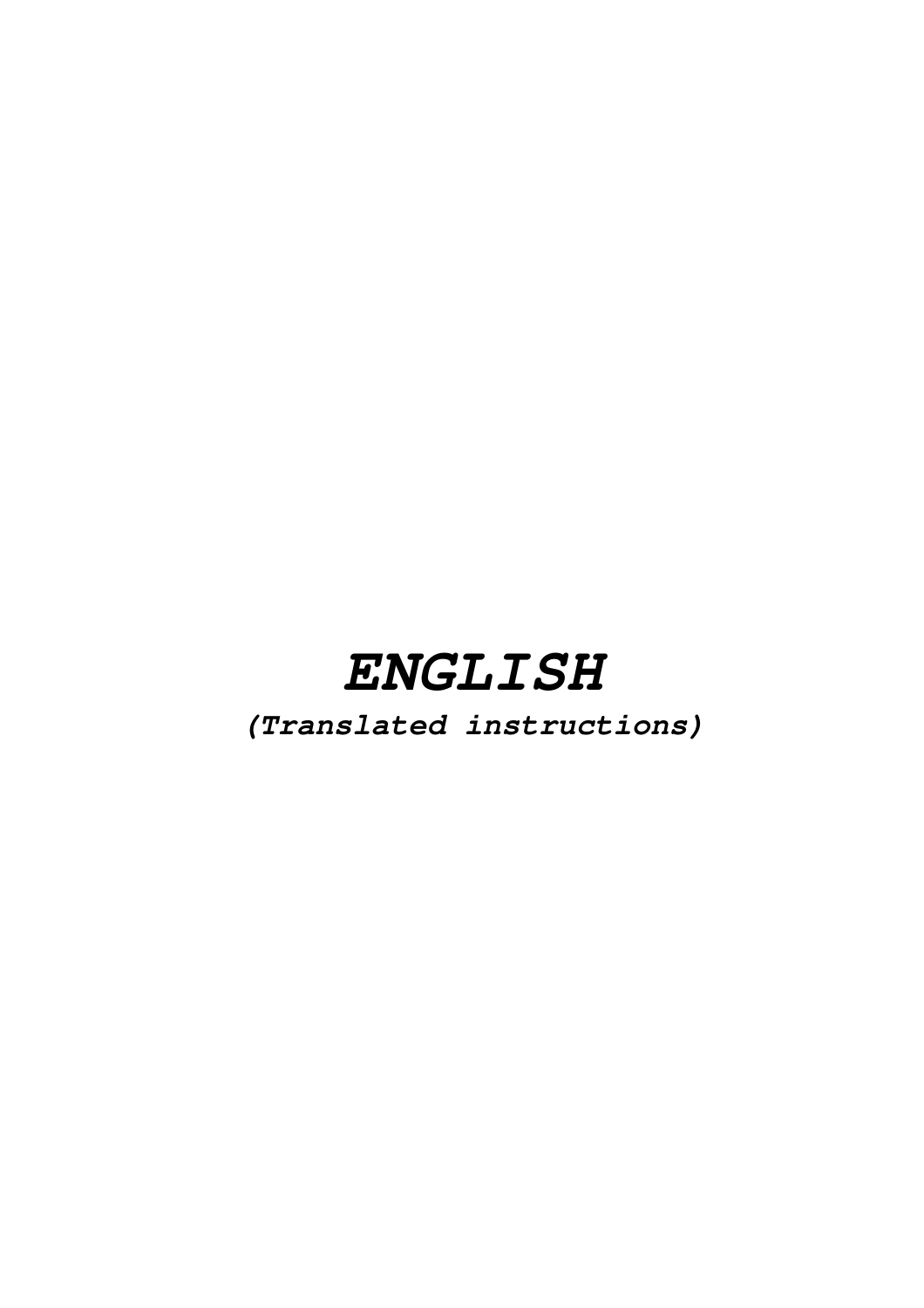| 1.                                   |  |
|--------------------------------------|--|
| 2.                                   |  |
| 2.1.                                 |  |
| 2.2.<br>2.3.                         |  |
| 3.                                   |  |
| 3.1.<br>3.2.<br>3.3.<br>3.4.         |  |
| 4.                                   |  |
| 4.1.                                 |  |
| 5.                                   |  |
| 5.1.<br>5.2.                         |  |
| 5.3.                                 |  |
| 5.4.<br>5.5.                         |  |
| 5.6.                                 |  |
| 5.7.                                 |  |
| 6.                                   |  |
| 6.1.<br>6.2.<br>6.3.<br>6.4.<br>6.5. |  |
| 6.6.                                 |  |
| 6.7.<br>6.8.                         |  |
| 6.9.                                 |  |
| 6.10.                                |  |
| 7.                                   |  |
| 8.                                   |  |
| 8.1.                                 |  |
| 9.                                   |  |
| 9.1.<br>9.2.<br>9.3.<br>9.4.         |  |
| 10 <sub>1</sub>                      |  |
| 10.1.                                |  |
| 11.                                  |  |

# 1. INDEX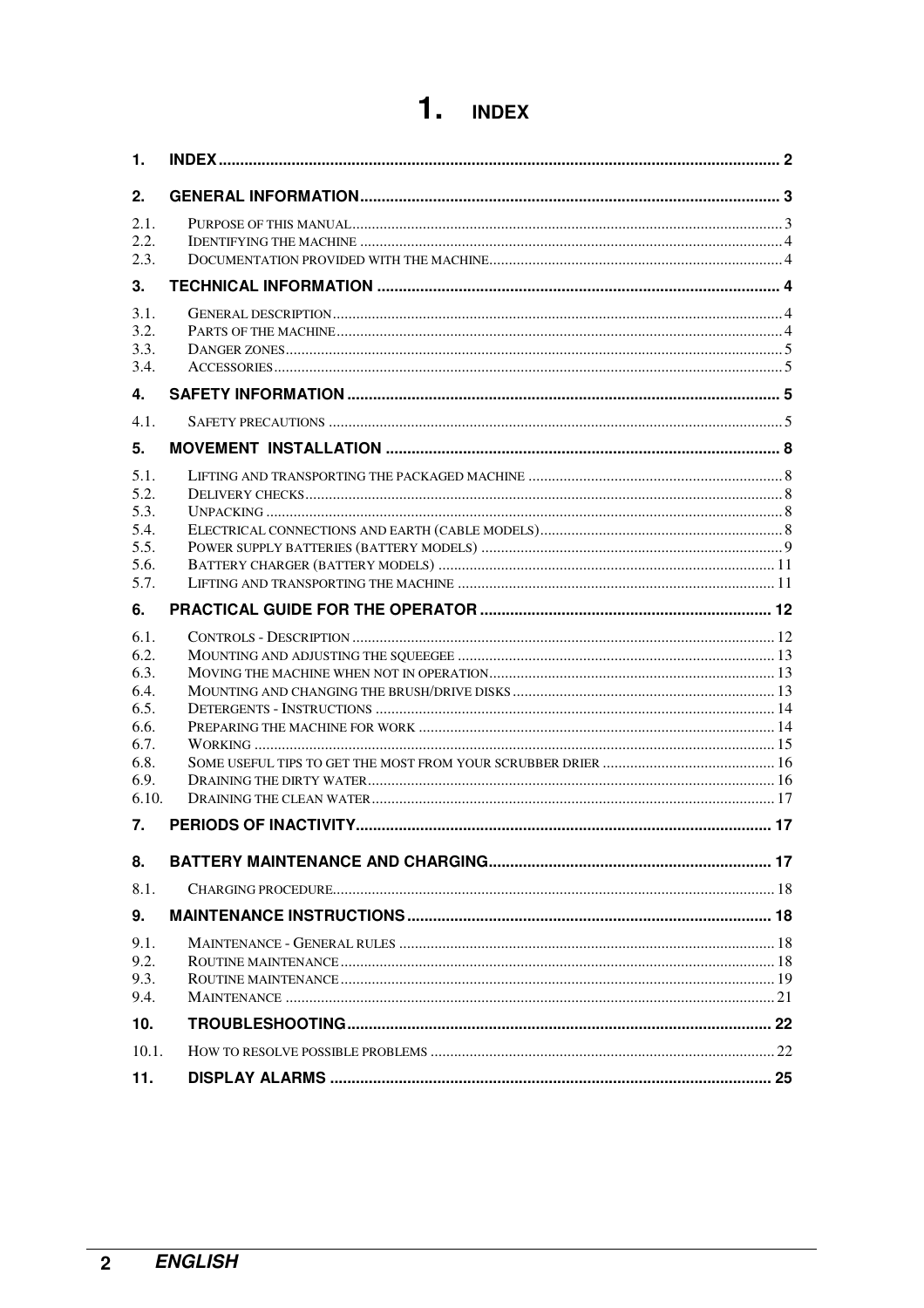### **2. GENERAL INFORMATION**



**Read this manual carefully before carrying out any work on the machine**1**.** 

#### **2.1. Purpose of this manual**

This manual has been written by the Manufacturer and is an integral part of the machine.

It defines the purpose for which the machine has been designed and constructed and contains all the information required by operators2.

In addition to this manual containing all user information, other publications are available providing specific information for maintenance personnel3.

Constant compliance with the instructions provided in this manual guarantees the safety of the operator and the machine, ensures low running costs and high quality results and extends the working life of the machine. Failure to follow these instructions may lead to injury to the operator or damage to the machine, floor and environment.

Consult the table of contents at the beginning of the manual to find the section you need rapidly.

Parts of the text requiring special attention are printed in bold and preceded by the symbols illustrated and described here.

# ! DANGER

**Indicates the need for attention in order to avoid a series of consequences which could cause death or serious injury to personnel.** 

# **A IMPORTANT**

**Indicates the need for attention in order to avoid a series of consequences which could cause injury to personnel or damage to the machine or work environment or financial loss.** 

# i INFORMATION

#### **Indicates particularly important instructions.**

In line with the company's policy of constant product development and updating, the Manufacturer reserves the right to make modifications without prior notice.

Although your machine may differ appreciably from the illustrations in this document, the correctness and validity of the instructions contained in this manual are guaranteed.

 $\overline{a}$ 

<sup>&</sup>lt;sup>1</sup> The definition "machine" replaces the trade name covered by this manual.

<sup>&</sup>lt;sup>2</sup> Persons responsible for using the machine without performing any operations requiring precise technical skills.

<sup>3</sup> Persons with experience, technical training and a knowledge of legislation and standards, able to perform all the necessary operations and to recognise and avoid possible risks in handling, installation, use and maintenance of this machine.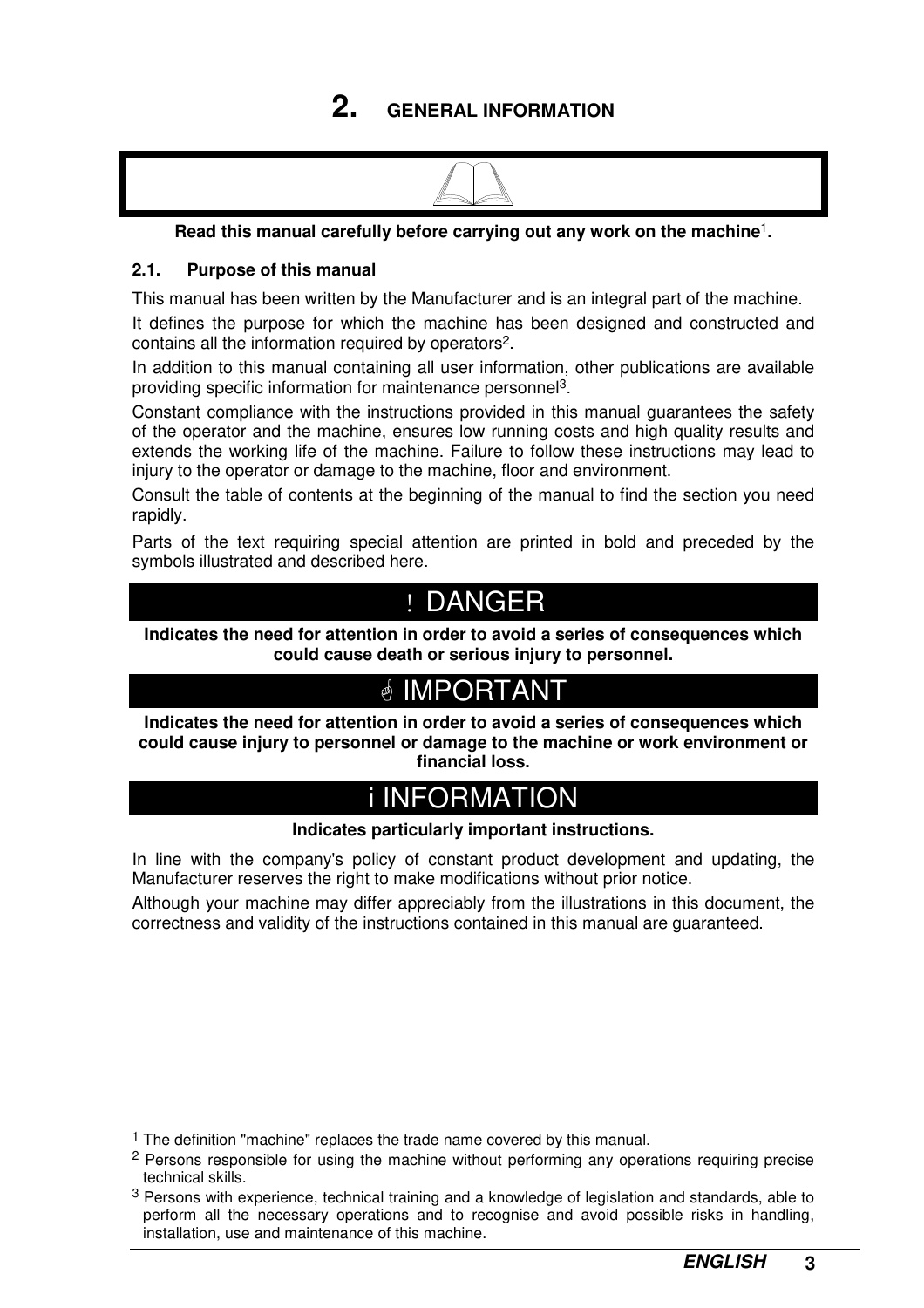#### **2.2. Identifying the machine**

The rating plate (fig. 1) provides the following information:

- model code;
- model;
- power supply;
- total nominal power;
- serial number:
- year of fabrication;
- dry weight;
- maximum slope;
- barcode with serial number;
- manufacturer's identification.

#### **2.3. Documentation provided with the machine**

- Operator's manual
- guarantee certificate;
- EC certificate of conformity.

### **3. TECHNICAL INFORMATION**

#### **3.1. General description**

This machine is a scrubber drier for sweeping, washing and drying flat, horizontal, smooth or moderately rough, even and obstacle free floors in civil and industrial premises. It is available in both battery and cable versions to meet all running time and weight requirements.

The scrubber drier spreads a solution of water and detergent in the correct concentration on the floor and then scrubs it to remove the dirt. By carefully choosing the detergent and brushes (abrasive disks or rollers) from the wide range of accessories available, the machine can be adapted to a wide range of combinations of types of floor and dirt.

A suction system incorporated in the machine dries the floor after washing by means of the low pressure generated in the dirty water tank by the suction motor. The squeegee connected to the tank collects the dirty water.

The machine is moved forward by:

*MODEL B mechanical drive:* the scrubber drier is provided with a special mechanical drive device which exploits the friction between the brush and the floor to generate a forward movement (for further details, see paragraph 6.7).

MODEL BT electric drive: the scrubber drier is moved forward by means of a special electromechanical drive device.

#### **3.2. Parts of the machine**

The main parts of the machine are as follows (fig. 2):

- the detergent tank (fig. 2, ref. 7): contains and transports the mixture of clean water and detergent;
- the dirty water drum (fig. 2, ref. 2): collects the dirty water picked up from the floor after washing;
- control panel (fig. 2, ref. 1):
- head assembly (fig. 2, ref. 4): the main element is the brushes/rollers (fig. 2, ref. 5) which distribute the detergent solution on the floor and remove the dirt;
- squeegee assembly (fig. 2, ref. 6): wipes and dries the floor by collecting the water.
- head lift pedal (fig. 2, ref. 3): raises the brush head during transport.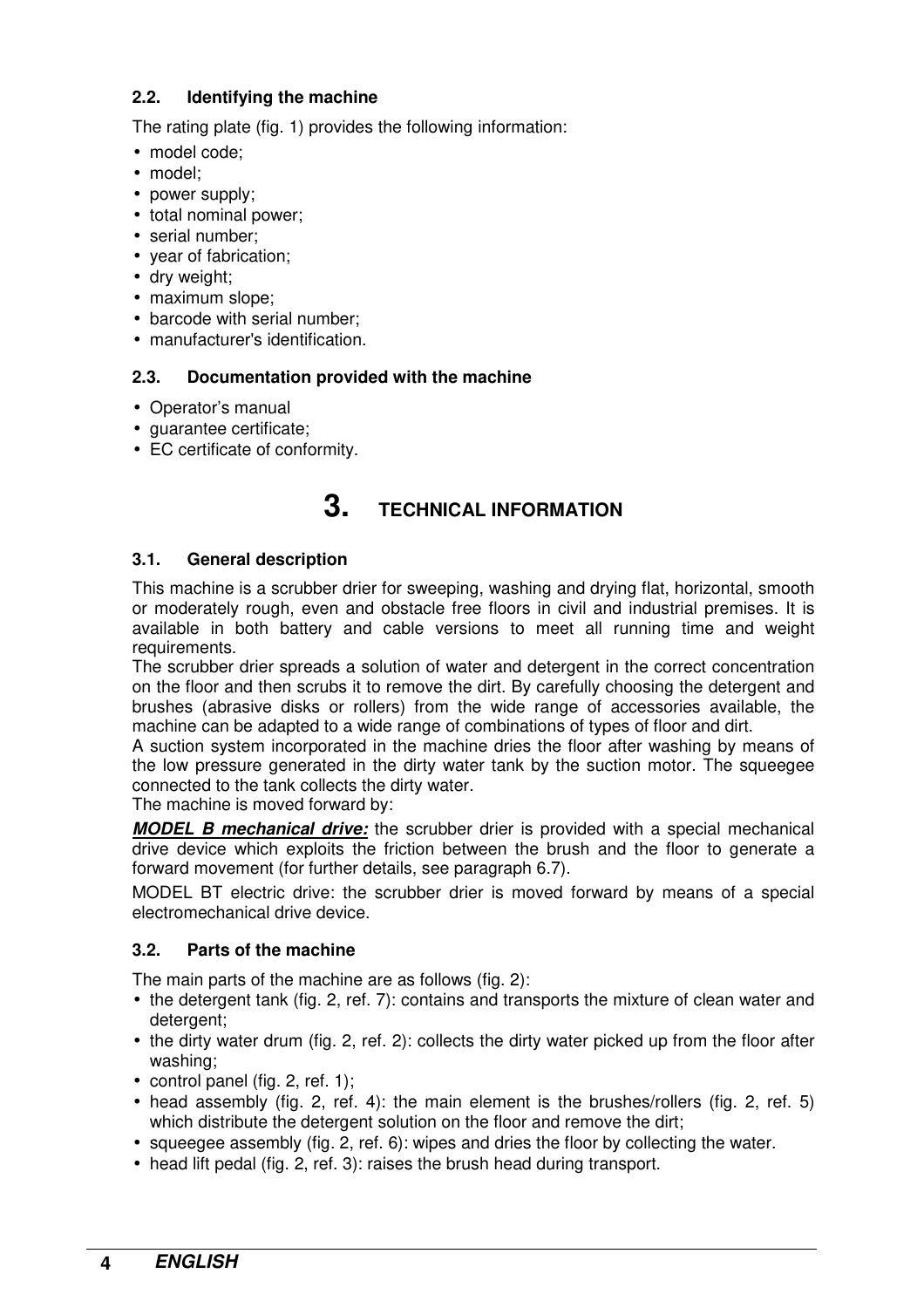#### **3.3. Danger zones**

- A Tank assembly: when using certain detergents, danger of irritation for eyes, skin, mucous membranes and respiratory tract and of asphyxia. Danger represented by the dirt collected from the environment (germs and chemical substances). Danger of crushing between the two tanks when the dirty water tank is replaced on top of the detergent tank.
- B Control panel: risk of injury from short circuits.
- C -Bottom of washing head: danger due to brush rotation.
- D -**Rear wheels:** danger of crushing between the wheel and chassis.
- E **Battery compartment** (in the detergent tank): danger of short circuit between the battery poles and presence of hydrogen during charging.

#### **3.4. Accessories**

- **Bristle brushes**: for washing delicate floors and polishing;
- **Polypropylene brushes**: for normal floor washing;
- **Tynex brushes**: for removing accumulated stubborn dirt on resistant floors;
- **Drive disks:** enable the following disks to be used:
	- ∗ Yellow disks: for washing and polishing marble and similar surfaces;
	- ∗ Green disks: for washing resistant floors;
	- ∗ Black disks: for thorough washing of resistant floors with stubborn dirt.
- CHEM DOSE (fig. 13): system for controlling detergent independently from the detergent tank.
- **S.P.E. CBHD1 / CBHD1-XR-P battery charger**

### **4. SAFETY INFORMATION**

#### **4.1. Safety precautions**



**Read this Operator's Manual carefully before start-up and use and before performing any maintenance or other work on the machine.** 

# **ØIMPORTANT**

**Rigorously respect all instructions in the Manual (in particular those relating to danger and important information) and on the safety plates fitted to the machine. The Manufacturer declines all liability for damage to people or things resulting from failure to observe the instructions.** 

The appliance must be used exclusively by persons trained in its use and/or who have demonstrated their ability and have been expressly instructed to use the appliance.

The machine must not be used by minors.

The machine must not be used for purposes other than those for which it was expressly designed. Scrupulously respect all safety standards and conditions applicable to the type of building in which the machine is to be operated (e.g.: pharmaceutical companies, hospitals, chemicals, etc.).

This machine is intended for use in commercial applications, such as hotels, schools, hospitals, factories, shops and offices, or for hire.

Do not use the machine in inadequate lighting, explosive atmospheres, on public roads, to clean dirt that is hazardous to health (dust, gas, etc.) or in unsuitable environments. The machine must only be used indoors.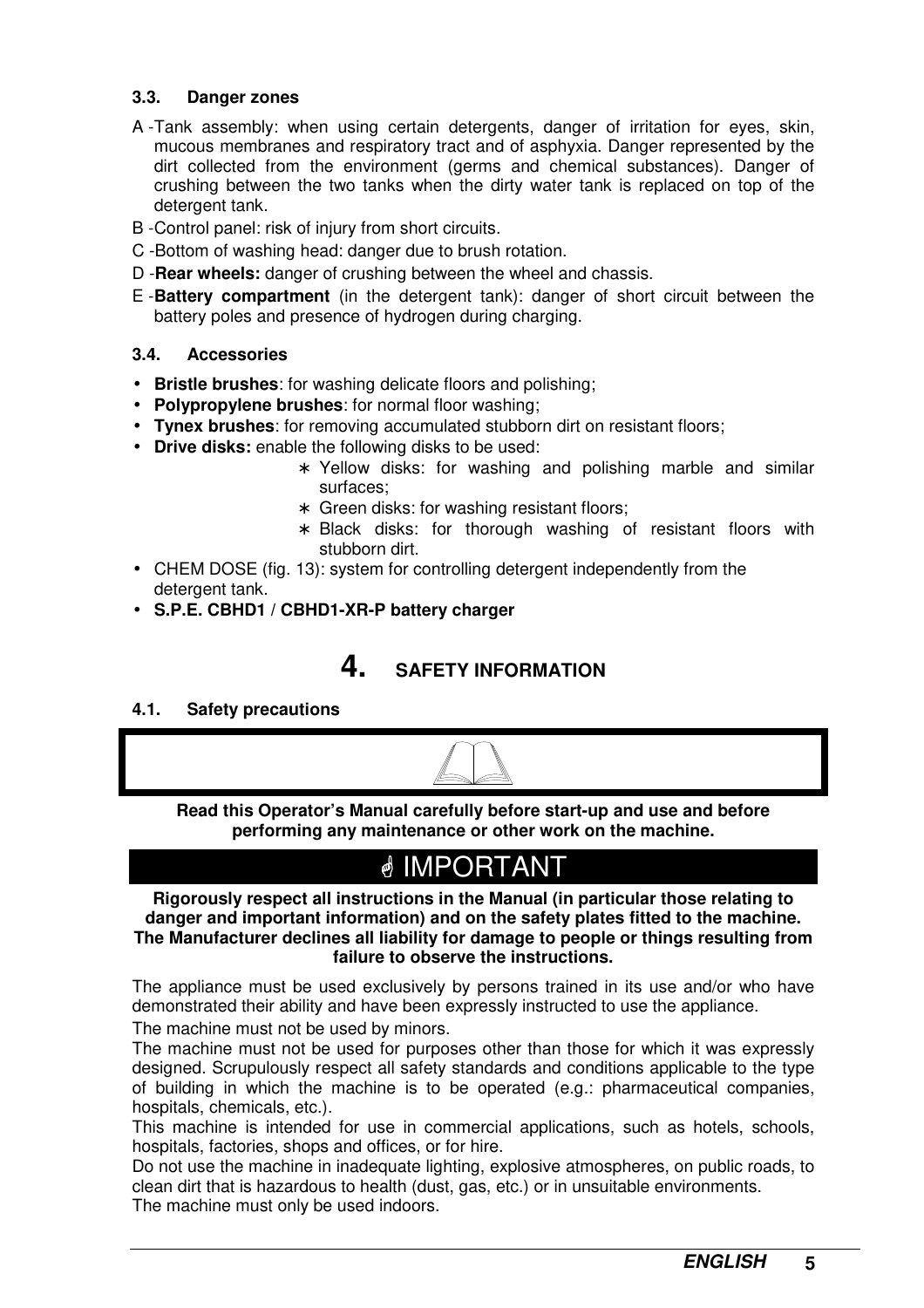The machine is designed to operate in temperatures between +4°C and +35°C. It can be stored in temperatures between +0°C and +50°C when not in use.

The machine is designed to operate at relative humidity levels between 0% and 95%. Warning, the machine must be kept indoors at all times.

Never use or pick up flammable liquids or explosives (e.g. petrol, fuel oil, etc), flammable gases, dry dusts, acids and solvents (e.g. paint solvents, acetone etc) even if diluted. Never pick up flaming or incandescent objects.

Never use the machine on slopes or ramps of more than 2%. In the case of slight slopes, do not use the machine transversally, always manoeuvre with care and do not reverse. When transiting steeper ramps or slopes, take the utmost care to prevent tipping and/or uncontrolled acceleration. Move the machine on ramps and/or steps only with the brush head and squeegee raised.

#### **Never park the machine on a slope.**

Never leave the machine unattended with the motor or engine on. Before leaving it, turn the motor or engine off and make sure it cannot move accidentally.

Always pay attention to other people, children in particular, present in the place where you are working.

Children must be supervised to make sure they do not play with the machine.

The machine is not intended for use by persons (including children) with reduced physical, sensory or mental capabilities, or lack of experience and knowledge, unless they are supervised by a person responsible for their safety and have received instruction in the use of the machine.

Never use the machine to transport people or goods or to tow things. Do not tow the machine.

Never rest objects of any weight on the machine for any reason.

Never obstruct the ventilation and heat dispersion openings.

Never remove, modify or circumvent safety devices.

Numerous unpleasant experiences have shown that a wide range of personal objects may cause serious accidents. Before beginning work, remove jewellery, watches, ties, etc.

The operator must always use personal protection devices - protective apron or overalls, non-slip waterproof shoes, rubber gloves, protective goggles and ear protectors and mask to protect the respiratory tract.

Keep hands away from moving parts.

Never use detergents other than those specified. Follow the instructions on the relative safety sheet. We recommend keeping detergents out of reach of children. In the event of contact with the eyes, wash immediately with abundant water. If ingested, consult a doctor immediately.

Make sure the power sockets used for the models with cable or battery charger are connected to a suitable earth system and protected by differential thermal solenoid switches.

Make sure the electrical characteristics of the machine (voltage, frequency, absorbed power) given on the rating plate (fig. 1) are the same as those of the mains electricity supply. The machine with cable has a three-wire cable and a three pin earthed plug for use in an appropriate earthed socket. The earth wire is yellow and green. Never connect this wire to anything other than the earth contact of the socket.

It is indispensable to respect the battery manufacturer's instructions and applicable legislation. The batteries should always be kept clean and dry to avoid surface leakage current. Protect the batteries from impurities such as metal dust.

Never rest tools on the batteries as they could cause short circuits leading to explosions.

When using battery acid, always follow the relative safety instructions scrupulously.

When using cable-powered versions, make sure to avoid crushing or tearing the power cable, and make sure the rotating brush does not come into contact with the power cable.

Check the power cable regularly. If damaged, do not under any circumstances use the machine. For replacement, contact a specialised service centre.

To recharge the batteries, always use the battery charger supplied with the machine (when provided).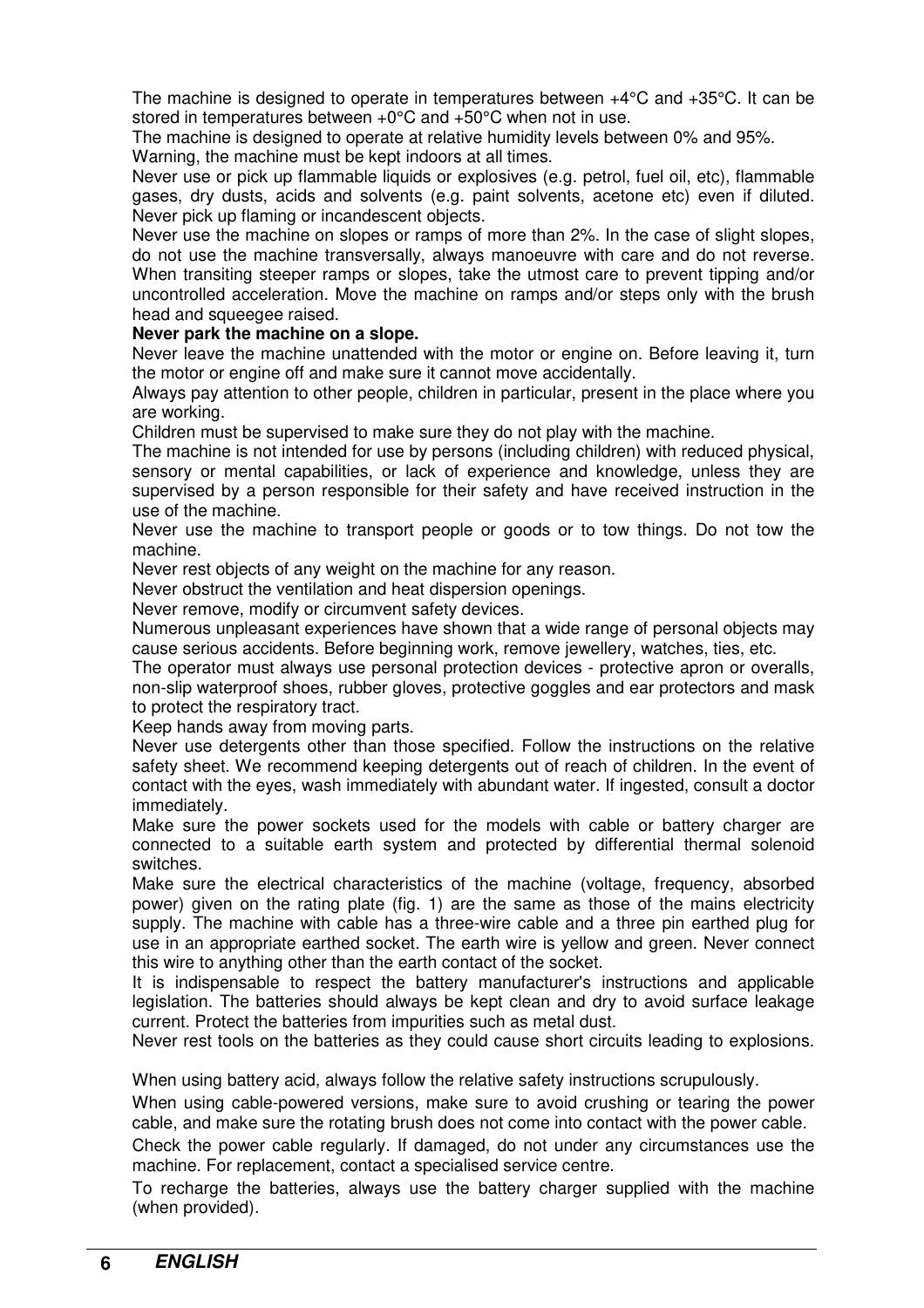If particularly strong magnetic fields are present, assess their possible effect on the control electronics.

Never wash the machine with water jets.

The fluids collected contain detergent, disinfectant, water and organic and inorganic material. They must be disposed off in accordance with current legislation.

In the case of malfunction and/or faulty operation, turn the machine off immediately (disconnecting it from the mains power supply or batteries) and do not tamper. Contact a service centre authorised by the Manufacturer.

All maintenance operations must be performed in an adequately lit place and only after disconnecting the machine from the power supply, in cable models by unplugging the machine from the socket, in battery models by disconnecting the battery connector.

All work on the electrical system and all maintenance and repair operations other than those explicitly described in this manual must be performed by specialised personnel expert in the sector only.

If the power cable, plug or terminals require replacing, make sure the electrical connections and cable grip inside the control panel are tightly fastened to guarantee the resistance of the cable if pulled. Then replace the panel carefully to guarantee the safety of the operator.

Only original accessories and spare parts supplied by the Manufacturer may be used in order to guarantee safe problem-free operation of the machine. Never use parts removed from other machines or from other kits.

This machine has been designed and constructed to provide ten years' service from the fabrication date shown on the rating plate (fig. 1). After this period, whether the machine has been used or not, it should be disposed of according to current legislation in the country in which it is used.

- the machine must be disconnected from the power supply, emptied of liquids and cleaned;
- the product is classified as WEEE type special waste and is covered by the requisites of the new environmental protection regulations (2002/96/EC WEEE). It must be disposed of separately from ordinary waste in compliance with current legislation and standards.

#### **Special waste. Do not dispose of with ordinary waste.**

Alternatively, return the machine to the Manufacturer for a complete overhaul.

If you decide to stop using the machine, remove the batteries and dispose of them through an authorised recycling centre.

Also make sure that all parts of the machine that could represent a hazard, particularly to children, are made safe.

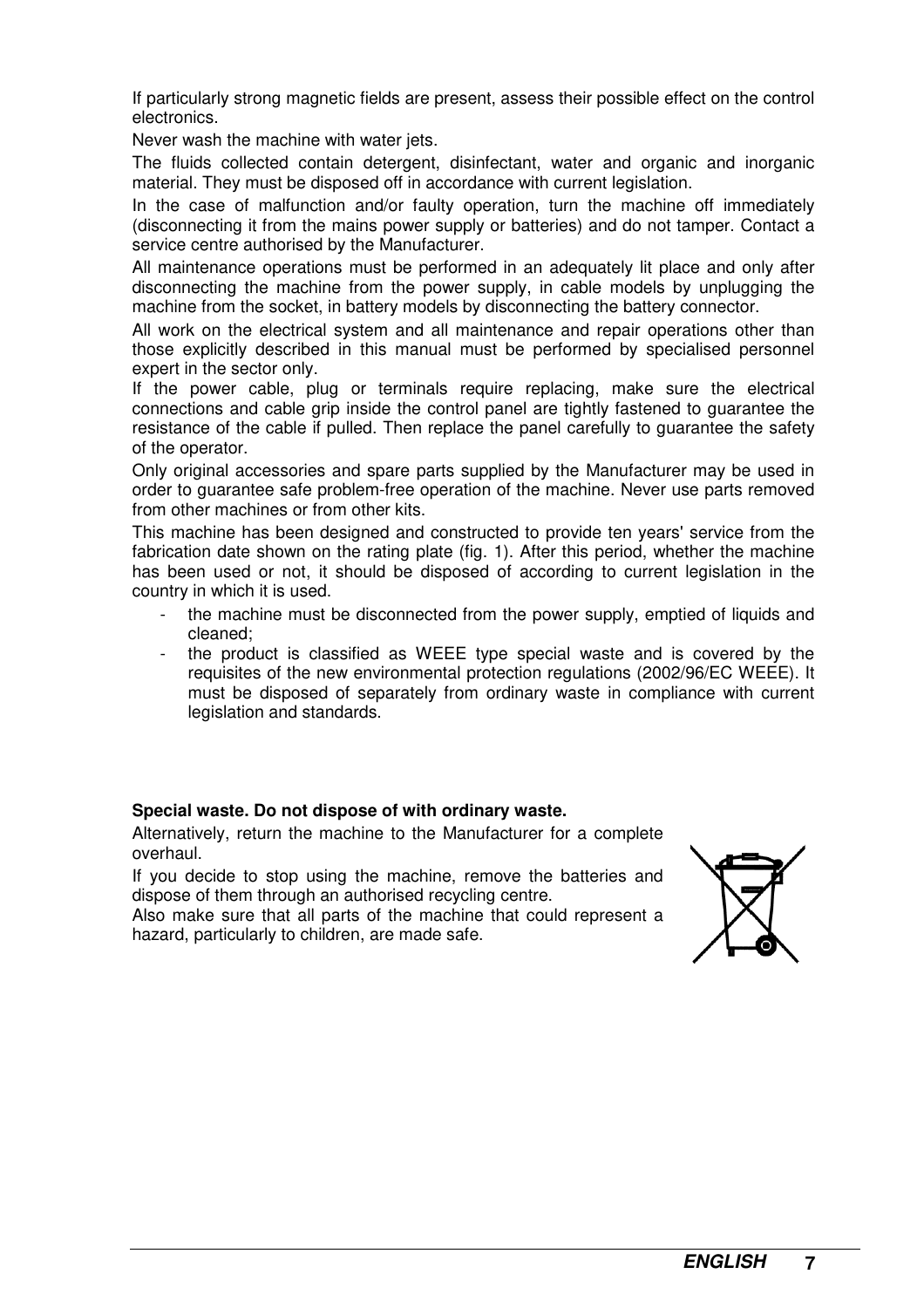**5. MOVEMENT INSTALLATION**

#### **5.1. Lifting and transporting the packaged machine**

# IMPORTANT

#### **During all lifting operations, make sure the packaged machine is firmly secured to avoid it tipping up or being accidentally dropped. Always load/unload lorries in adequately illuminated areas.**

The machine is packaged on a wooden pallet by the Manufacturer. It must be loaded on to the transporting vehicle using suitable equipment (see EC Directive 89/392 and subsequent amendments and/or additions). At destination, it must be unloaded using similar means.

The squeegees are packed in cardboard boxes without pallet.

A fork lift truck must always be used to lift the packaged body of the machine. Handle with care to avoid knocking or overturning the machine.

#### **5.2. Delivery checks**

When the carrier delivers the machine, make sure the packaging and machine are both whole and undamaged. If the machine is damaged, make sure the carrier is aware of the damage and before accepting the goods, reserve the right (in writing) to request compensation for the damage.

#### **5.3. Unpacking**

# IMPORTANT

#### **When unpacking the machine, the operator must be provided with the necessary personal protection devices (gloves, goggles, etc.) to limit the risk of injury.**

Proceed as follows to unpack the machine.

- cut and remove the plastic straps using scissors or nippers;
- remove the cardboard;
- remove the bags in the battery compartment (in the detergent tank) and check the contents:
	- guarantee slip;
	- use and maintenance manual;
	- battery bridges with terminals (battery model only);
	- battery charger connector (battery models only);
- depending on the model, remove the metal brackets or cut the plastic straps fixing the machine chassis to the pallet;
- using a sloping ramp, push the machine backwards off the pallet;
- unpack the brushes and squeegees;
- clean the outside of the machine in respect of safety regulations;
- after unpacking the machine, install the batteries (battery models) or connect the electrical connections (cable models). See relevant sections.

The packaging may be kept and reused to protect the machine if it is moved to another site or to a repair workshop.

Otherwise it must be disposed of in compliance with current legislation.

#### **5.4. Electrical connections and earth (cable models)**

The electrical characteristics of the machine are given on the rating plate (fig. 1). Make sure the frequency and voltage correspond to those of the mains supply where the machine will be operated. Make sure the frequency and voltage correspond to those of the mains supply where the machine will be operated. As far as voltage is concerned, models where the rating plate specifies a voltage of 230 V can be used with voltages of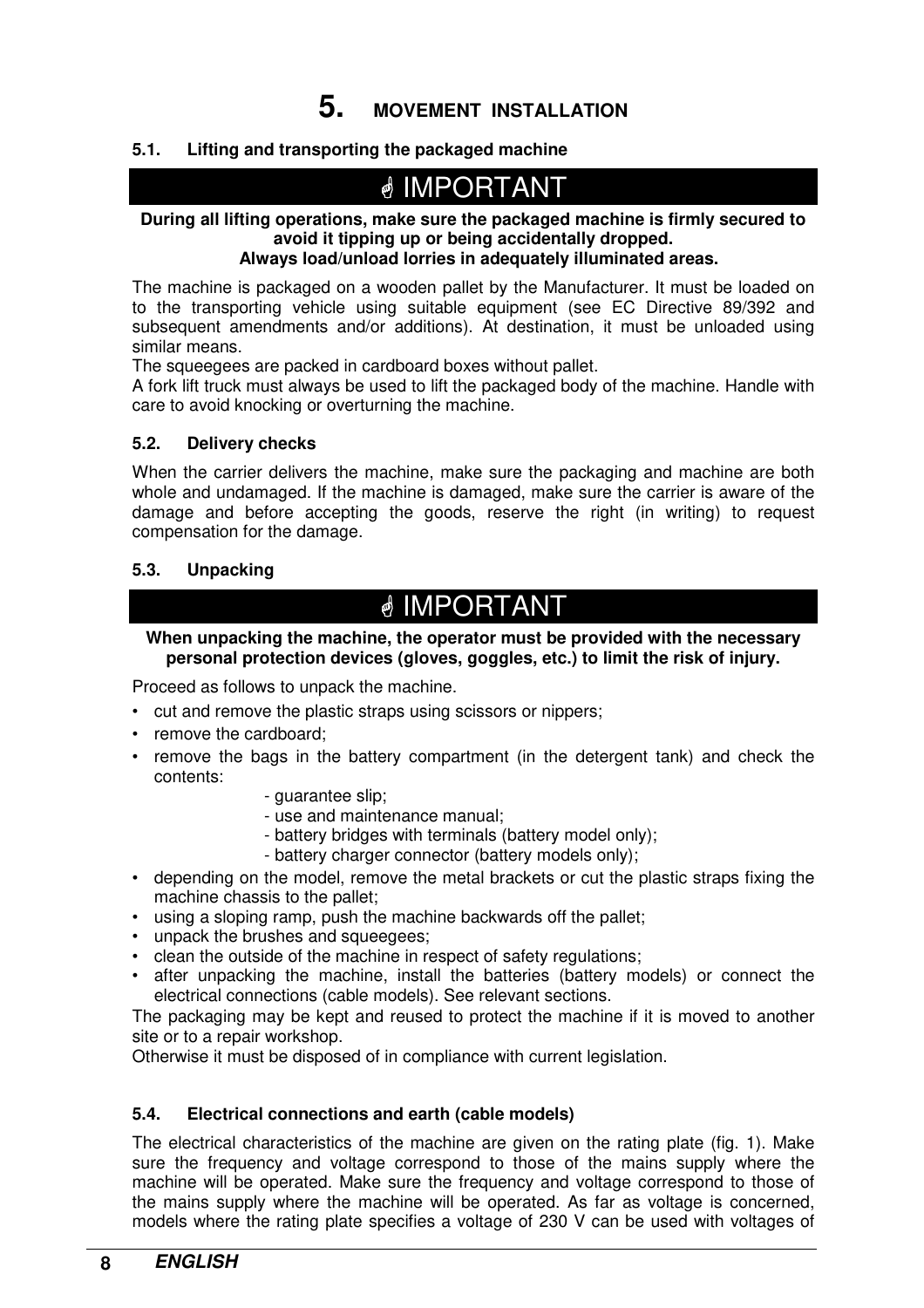between 220 V and 240 V. Similarly, models rated at 115 V can be used at between 110 V and 120 V. The frequency on the plate must always correspond to the mains voltage.

### <u></u> MPORTANT

**Make sure the mains circuit is suitably earthed and that the sockets (and any adaptors used) ensure the continuity of the earth conductors.** 

# ! DANGER

**Failure to observe these instructions could cause possibly serious damage to people and things and invalidates the guarantee.** 

#### **5.5. Power supply batteries (battery models)**

Two different types of battery may be installed on these machines:

- tubular leak-proof batteries: the electrolyte level must be checked regularly. When necessary, top up with distilled water until the plates are covered. Do not over-fill (5 mm max. above the plates).
- gel batteries: this type of battery requires no maintenance.

The technical characteristics must correspond to those indicated in the paragraph on the technical specification of the machine. The use of heavier batteries could seriously jeopardise manoeuvrability and lead to the brush motor overheating. Batteries with a lower capacity and weight will require charging more frequently.

Batteries must be kept charged, dry and clean and the connections must be kept tight.

### i INFORMATION

Follow the instructions below to configure the machine's software for the type of batteries installed:

#### **Mechanical drive version (B)**:

- turn the machine on by pressing the button (fig. 5, ref. 3), wait 5 seconds and make sure the display comes on.
- press the brush buttons (fig. 5, ref. 3) and suction button (fig. 5, ref. 2) together for at least 5 seconds. This accesses the battery setting menu.
- press the suction button (fig. 5, ref. 2) to select the type of battery installed on the machine "ACd" for acid batteries (tubular leak-proof batteries) or "GEL" (GEL batteries).
- memorise the displayed parameter by pressing the button (fig. 5 ref. 3).

**Electric drive version (BT)**: set the machine software to the type of battery installed, following this sequence:

- turn the machine on by turning the emergency button key switch (fig. 5, ref. 15), wait 5 seconds and make sure the display comes on.
- press the brush buttons (fig. 5, ref. 3) and suction button (fig. 5, ref. 2) together for at least 5 seconds. This accesses the battery setting menu.
- press the suction button (fig. 5, ref. 2) to select the type of battery installed on the machine "ACd" for acid batteries (tubular leak-proof batteries) or "GEL" (GEL batteries).
- memorise the displayed parameter by pressing the emergency button (fig. 5 ref. 15).

#### *5.5.1. Batteries: preparation*

### ! DANGER

**During installation of the batteries or any type of battery maintenance, the operator**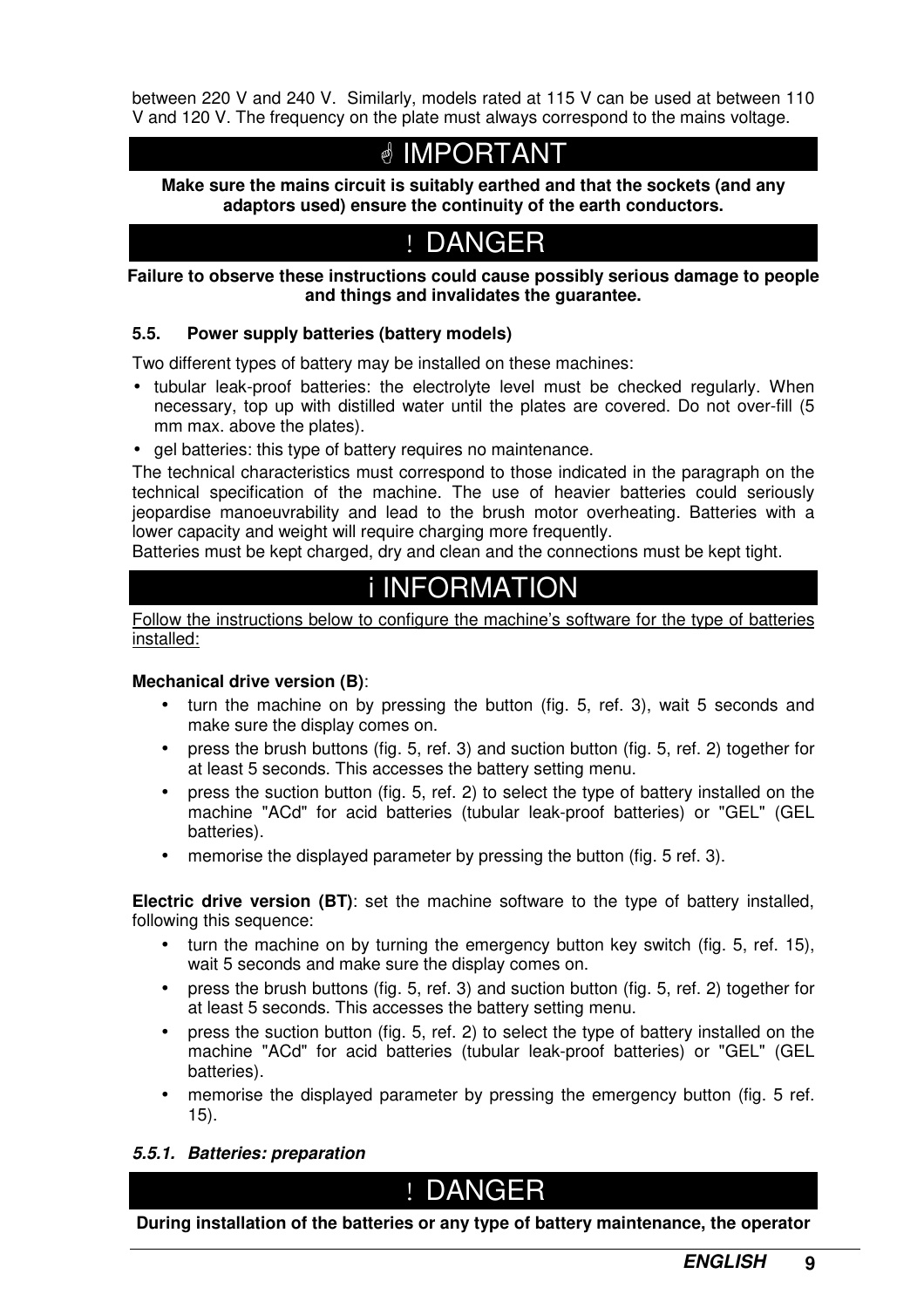#### **must be provided with the necessary personal protection devices (gloves, goggles overalls, etc) to limit the risk of accident. Keep away from naked flames, avoid short circuiting the battery poles, avoid sparks and do not smoke.**

Batteries are normally supplied filled with acid and ready for use.

If the batteries are dry, proceed as follows before installing them in the machine.

- remove the caps and fill all elements with specific sulphuric acid solution until the plates are entirely covered (this requires at least a couple of passes for each element);
- leave for 4-5 hours to allow the air bubbles to come to the surface and the plates to absorb the electrolyte;
- make sure the level of electrolyte is still above the plates and if necessary top up with sulphuric acid solution;
- close the caps;
- mount the batteries on the machine (following the procedure described below).

Before starting up the machine for the first time, charge the batteries as follows.

#### *5.5.2. Batteries: installation and connection*

# ! DANGER

**Check that all switches on the control panel are in the "0" (off) position. Make sure you connect the terminals marked with a "+" to the positive poles of the** 

**battery. Do not check the battery charge by sparking. Meticulously follow the instructions given below as short circuiting the batteries could cause them to explode.** 

- Make sure the two tanks are empty (if necessary, empty them. See the relevant paragraph).
- Release the dirty water drum (fig. 2, ref. 2) from the detergent tank (fig. 2, ref. 7) by pulling the catch (fig. 3, ref. 1).
- Lift the dirty water drum and tilt it backwards by about 90°. This provides access to the battery compartment (in the detergent tank) from above.
- Place the batteries in the compartment in the direction shown in the drawing printed inside the compartment on the detergent tank.

# **& IMPORTANT**

**Mount the batteries on the machine using lifting means suitable for their weight. The positive and negative poles have different diameters.** 

- Referring to the wiring layout shown in the above diagram, connect the battery cable and bridge terminals to the battery poles. Arrange the cables as shown in the diagram, tighten the terminals on the poles and cover with Vaseline.
- Lower the dirty water drum into its work position and fasten it to the detergent tank;
- When using the machine, follow the instructions below.

#### *5.5.3. Batteries: removal*

# ! DANGER

**When removing the batteries, the operator must be equipped with suitable personal protection devices (gloves, goggles, overalls, safety shoes, etc) to reduce the risk of accidents. Make sure the switches on the control panel are in the "0" position (off) and the machine is turned off. Keep away from naked flames, do not short circuit the battery poles, do not cause sparks and do not smoke. Proceed as follows:** 

- disconnect the battery wiring and bridge terminals from the battery poles.
- if necessary, remove the devices fixing the battery to the base of the machine.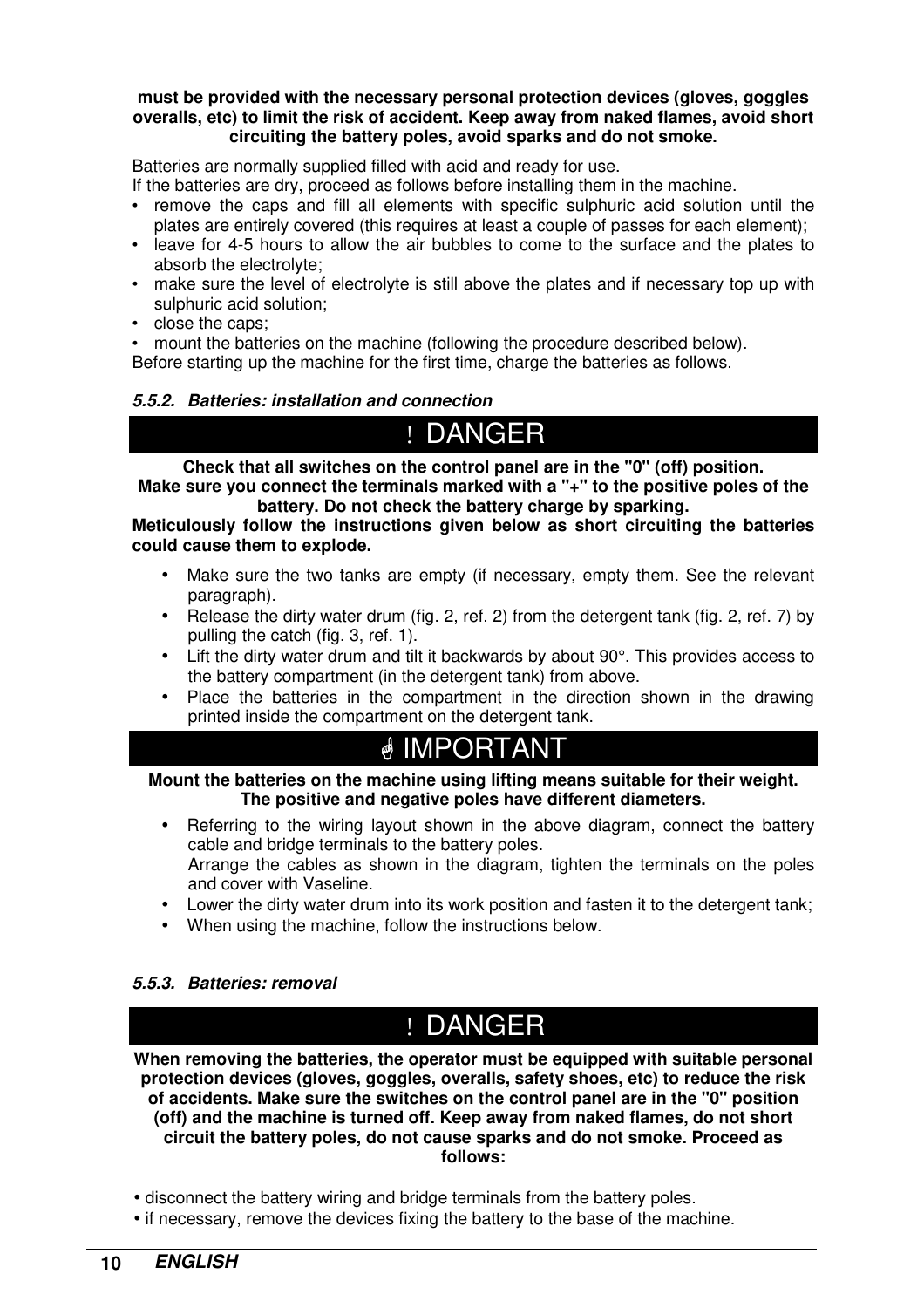• lift the batteries from the compartment using suitable lifting equipment.

#### **5.6. Battery charger (battery models)**

# *<u><sup></sub></mark>* IMPORTANT</u></sup>

**Never allow the batteries to become excessively flat as this could damage them irreparably.** 

#### *5.6.1. Choosing a battery charger*

Make sure the battery charger is compatible with the batteries to be charged:

- − tubular lead batteries: you are recommended to use a 24V 20 A automatic battery charger. However, you should always consult the battery charger manufacturer and manual to confirm the choice.
- − gel batteries: use a charger specific for this type of battery.

### ! DANGER

#### **Use CE-marked battery chargers that comply with the relevant product standards (EN60335-2-29), featuring double or reinforced insulation between input and output, and a SELV output circuit**

#### *5.6.2. Preparing the battery charger*

If you wish to use a battery charger not provided with the machine, you must fit it with the connector supplied with the machine (see paragraph "Unpacking" in this manual).

The connector supplied for the external battery charger is suitable for cables with a minimum cross-section of 4 mm2

Proceed as follows to fit the connector.

- Remove about 13 mm of protective sheath from the red and black cables of the battery charger.
- Insert the wires into the connector contacts and squeeze them forcefully with suitable pliers.
- Respect the polarity (red wire  $+$  black wire  $-$ ) when inserting the wires into the connector.

#### **5.7. Lifting and transporting the machine**

### IMPORTANT

**All phases of lifting and moving must be performed in an adequately illuminated environment with the adoption of the safety measures most appropriate to the situation.** 

#### **The operator must always use personal protection devices.**

To load the machine onto a means of transport, proceed as follows:

- empty the dirty water and detergent tanks;
- remove the squeegee and brushes or drive disks;
- remove the batteries:
- place the machine on the pallet and fix it with plastic straps or metal brackets;
- lift the pallet (with the machine) using a fork lift truck and load it onto the means of transport;
- anchor the machine to the means of transport with cables connected to the pallet and machine itself.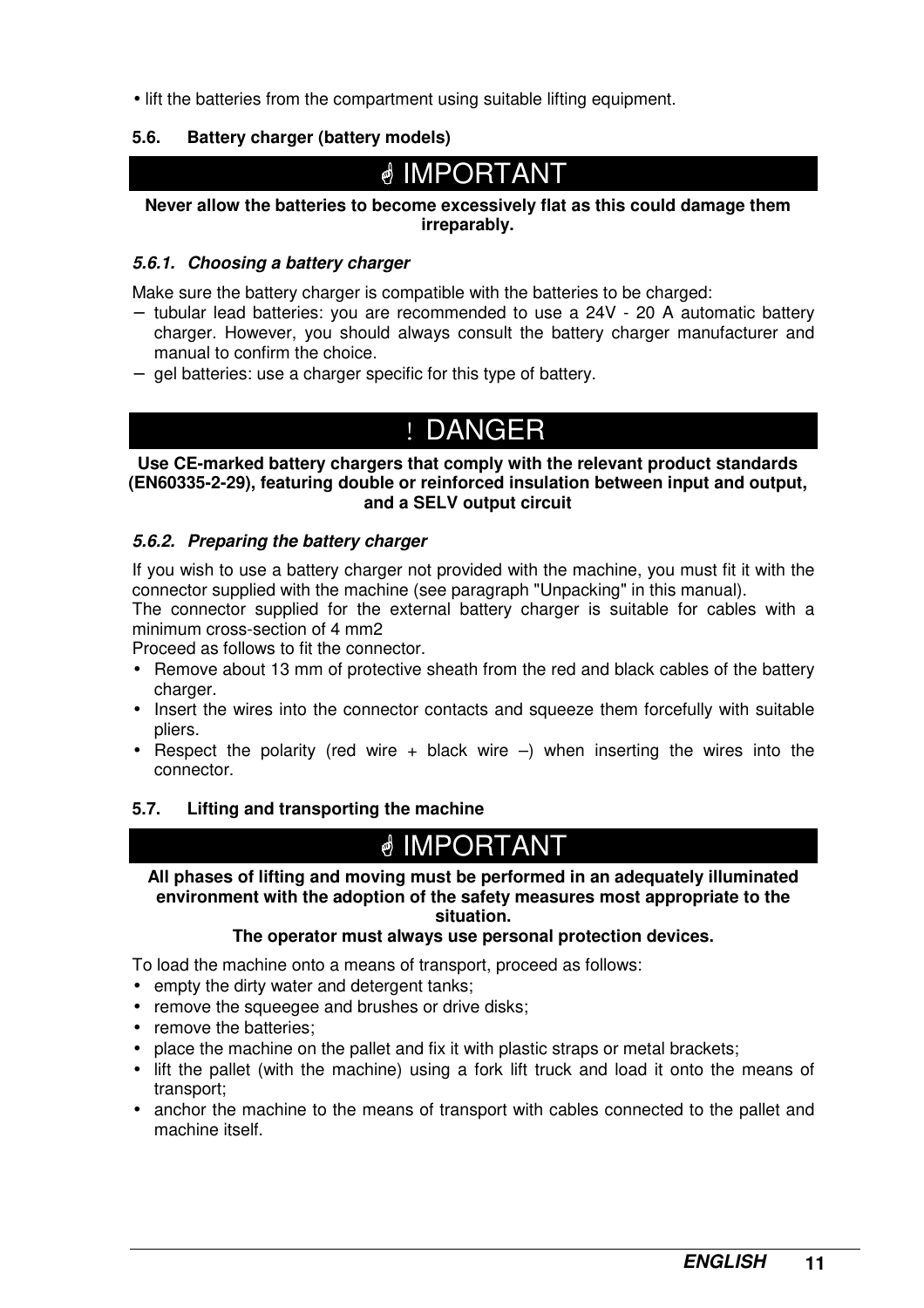### **6. PRACTICAL GUIDE FOR THE OPERATOR**

#### **6.1. Controls - Description**

With reference to fig. 5, the machine has the following controls and indicator lights:

- Battery charge light (fig. 5, ref. 1): consists of 3 LEDs (red, yellow and green) which indicate the level of battery charge. There may be:
	- a) green LED on: batteries from 100% to 50% charged;
	- b) yellow LED on: batteries from 50% to 18% charged;
	- c) red LED on: batteries almost flat;
	- d) **red LED flashing**: batteries completely flat; after a few seconds the brushes stop and the brush switch light also comes on.
- **Main key switch emergency button** (fig. 5, ref. 15 BT models with electric drive): enables and disables power to all machine functions. Acts as a safety device. To start up the machine, turn the key clockwise. To stop the machine press the button.
- **Main Switch** (fig. 5, ref. 3 B models with mechanical drive): enables and disables electrical power to all machine functions. To start the machine press the button. To stop the machine press the button.
- **Brush button with light** (fig. 5, ref. 3 **all models**): enables (LED on) and disables (LED off) brush and suction motor operation.
- Suction button with light (fig. 5, ref. 2): switches the suction motor responsible for drying the floor being washed on ("LED on") or off ("LED off"). The light is on when there is power to the suction motor.
- **Solution flow regulation button** (fig. 5, ref. 18): enables the flow of detergent to the brushes to be regulated constantly. The quantity of liquid delivered is indicated by the LEDs (fig. 5, ref. 20).

Holding this button down for at least 2 seconds enables/disables detergent flow.

On this machine, the quantity of flow delivered can be adjusted manually by pressing the detergent flow regulation button (fig. 5, ref. 18) a number of times or automatically (**BT models with electric drive only**). In this mode, the flow delivered will automatically be in proportion to machine speed. Follow the instructions below to set the machine's software for the type of detergent flow:

- turn the machine on, wait 5 seconds and make sure the display comes on.
- press the brush buttons (fig. 5, ref. 3) and suction button (fig. 5, ref. 2) together for at least 5 seconds. This accesses the battery setting menu.
- press the brush button (fig. 5, ref. 3) once to access the water regulation menu ("MAN" or "AUT" appears on the display).
- press the suction button (fig. 5, ref. 2) a number of times to select "MAN" (manual) or "AUT" (automatic) operating mode.
- memorise the displayed parameter by pressing the emergency or brush button.
- **Drive lever** (fig. 5, ref. 7): the drive lever moves the machine forwards and rotates the brushes.
- **Squeegee lever** (fig. 5, ref. 8): raises (if lowered) or lowers (if raised) the squeegee.
- **Direction adjustment knob** (fig. 5, ref. 10): turn to correct any deviation of the machine from a straight line.
- **Head lowering/raising pedal** (fig. 5, ref. 9): on the left side of the machine, when pressed it lowers/raises the brush head.
- Detergent tank level indicator (fig. 5, ref. 5): the LED comes on when there is no longer sufficient water in the detergent tank.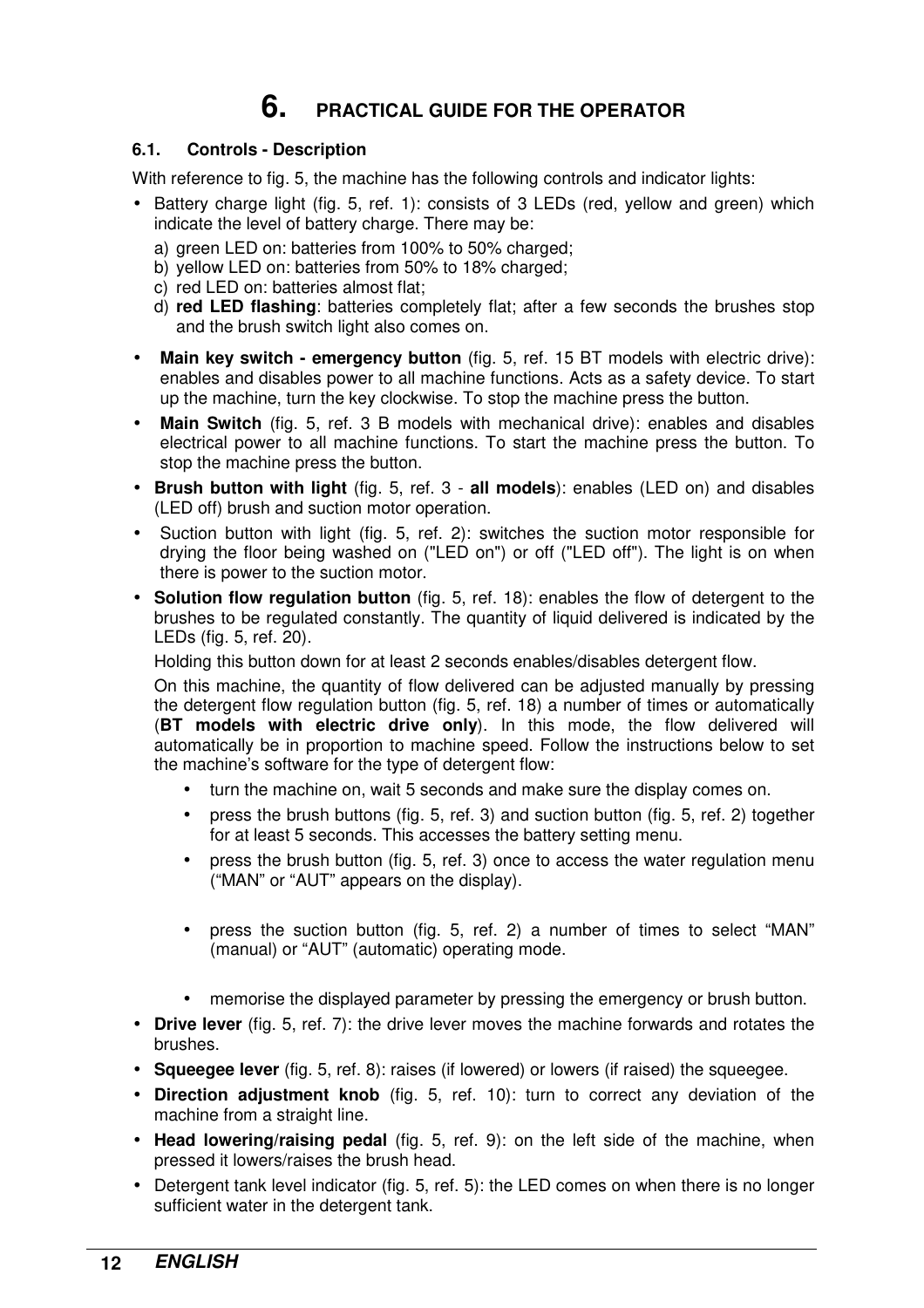- Dirty water drum level indicator (fig. 5, ref. 4): when the dirty water drum is full the LED comes on and after a few seconds the suction motor shuts down.
- **Display:** displays any alarms active. During normal operation, it displays the hour counter (giving the actual number of hours the machine has been operating).
- **Direction selection** (fig. 5, ref. 13 **BT models with electric drive**): sets movement of the machine to forwards or reverse.
- **Speed control potentiometer** (fig. 5, ref. 11 **BT models with electric drive**), turning the potentiometer sets the maximum machine speed.

#### **6.2. Mounting and adjusting the squeegee**

The squeegee (fig. 6) is responsible for the first phase of drying.

To mount the squeegee on the machine, proceed as follows:

- check that the squeegee mount (fig. 6, ref. 2) is raised, otherwise lift it by means of the squeegee lever (fig. 5, ref. 8);
- insert the suction hose sleeve (fig. 6, ref. 4) fully into the squeegee;
- slacken the two knobs (fig. 6, ref. 3) at the centre of the squeegee;
- insert the two threaded pins into the slots on the support (fig. 6, ref. 2);
- fix the squeegee by tightening the two knobs (fig. 6, ref. 3).

The squeegee blades scrape the film of water and detergent from the floor and prepare the way for perfect drying. With time, the constant rubbing makes the edge of the blade in contact with the floor rounded and cracked, reducing the drying efficiency and requiring it to be replaced. The state of wear should be checked frequently.

For perfect drying, the squeegee must be adjusted in such a way that the edge of the rear blade bends during operation by about 45° with respect to the floor at every point. The angle of the blades can be adjusted using the screw (fig. 6, ref. 1), while the height of the squeegee from the floor can be adjusted using the screw (fig. 6, ref. 5).

#### **6.3. Moving the machine when not in operation**

Proceed as follows to move the machine.

- raise the squeegee;
- push the head pedal down then to the right (fig. 5 ref. 9) to raise the head;
- move the machine as follows:
	- Versions with mechanical drive: push or pull;
	- Versions with electric drive: to move the machine forwards, press the selector (fig. 5 ref. 13), then operate the drive lever (fig. 5 ref. 7). To move the machine backwards, press the selector (fig. 5 ref. 13), then operate the drive lever (fig. 5. ref. 7);

speed can be varied by the potentiometer knob (fig. 5. ref. 11).

• once you have reached your destination, lower the head by pressing the release pedal (fig. 5 ref. 9) down and to the left, then release it.

# WARNING!

Do not leave the machine unattended or parked with the head lifted or the key inserted in the emergency button.

#### **6.4. Mounting and changing the brush/drive disks**

# IMPORTANT

**Never work without the brushes, rollers and drive disks perfectly installed.** 

**Fitting the brush (one-brush models):** Rest the brush on the floor in front of the machine and centre it with the guard. Lower the head and repeatedly action the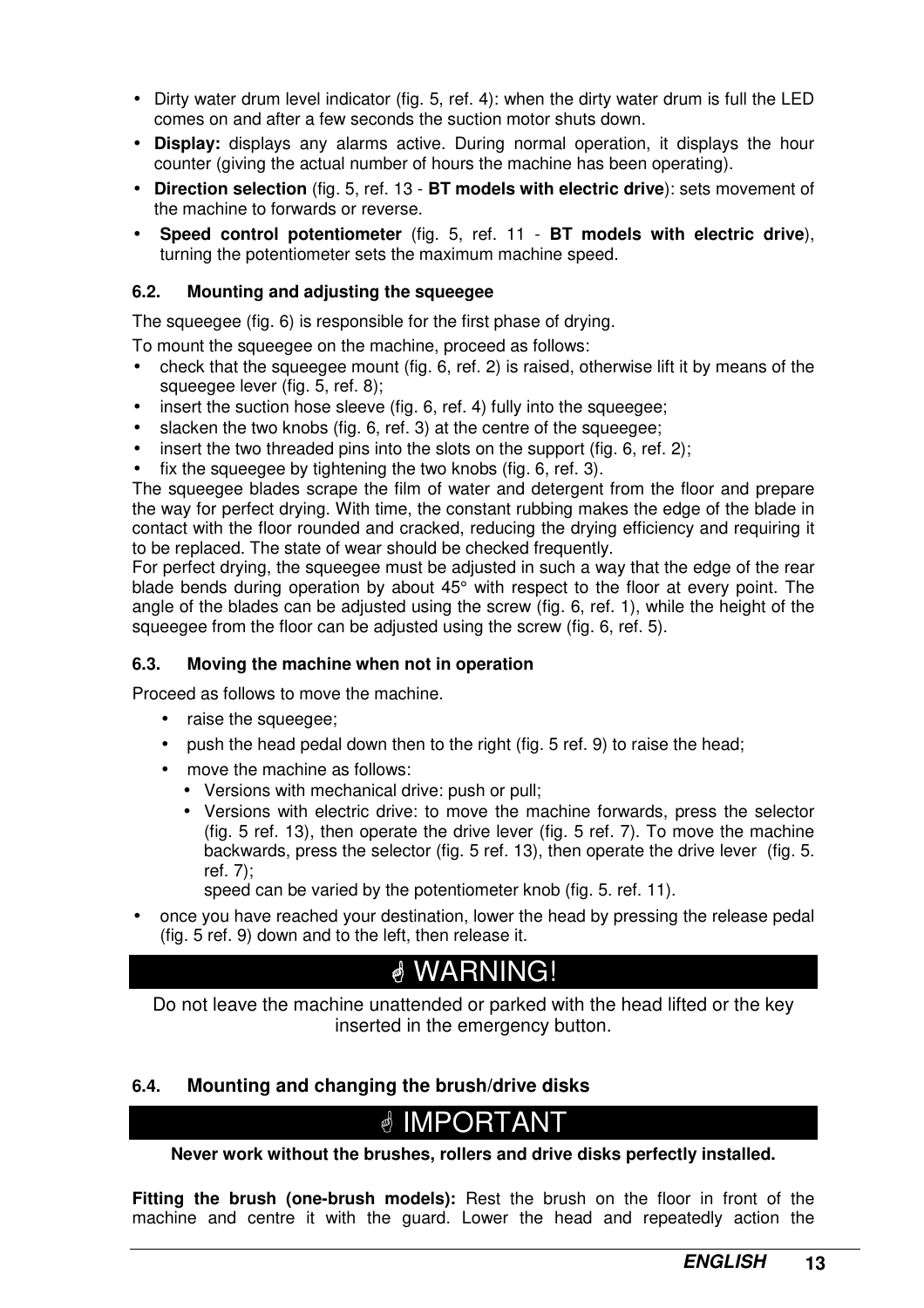brush/drive control lever (fig. 5, ref. 7) until the brush automatically engages on the flange hub. If the manoeuvre is not successful, press on the handle again and repeat the centring and repeated actioning of the brush/drive lever.

Use of abrasive/microfibre disks: fit the abrasive/microfibre disk on the drive disk and perform the operations described for fitting the brush on the scrubber drier.

Removing the brush (one-brush models) (or drive disk):

Raise the machine head by pushing the head lift pedal down and then to the right (fig. 5, ref. 9) and repeatedly action the brush/drive lever. After a few pulses, the brush/es (or drive disk) is released and falls to the ground.

### ! DANGER

#### **These operations must be performed with the machine off.**

#### **Fitting the brushes (two brush models):**

Raise the machine head by pushing the head lift pedal down and then to the right (fig. 5, ref. 9).

Place the brushes under the head drive disk.

Lift the right brush with your hands and turn it clockwise, locking it in position on the drive disk. Lift the left brush with your hands and turn it anticlockwise, locking it in position on the drive disk.

Use of abrasive disks: fit the abrasive disk on the drive disk and perform the operations described for fitting the brush on the scrubber drier.

**Removing the brushes (two-brush models):** Raise the machine head by pushing the head lift pedal down and then to the right (fig. 5, ref. 9). Turn the right brush anticlockwise, releasing it from the drive disk. Turn the left brush clockwise, releasing it from the drive disk.

#### **6.5. Detergents - Instructions**

# *A* IMPORTANT

**Always dilute the detergent according to the manufacturer's instructions. Do not use sodium hypochlorite (bleach) or other oxidants, particularly in strong** 

**concentrations. Do not use solvents or hydrocarbons. The temperature of the water and detergent must not exceed the maximum indicated in the technical specification. They must be free of sand and/or other impurities.**

The machine has been designed for use with low-foam biodegradable detergents made specifically for scrubber driers.

For a complete and up-to-date list of the detergents and chemicals available, contact the Manufacturer:

Use products suitable for the floor and dirt to be removed only.

Follow the safety regulations on use of detergents given in the section "Safety regulations".

#### **6.6. Preparing the machine for work**

# **ØIMPORTANT**

**Before starting work, wear overalls, ear protectors, non-slip waterproof shoes, mask to protect the respiratory tract, gloves and all other personal protection devices recommended by the supplier of the detergent used or necessitated by the work environment.**

Proceed as follows before starting work.

- check the battery charge (recharge if necessary);
- lower the head by means of the pedal (fig. 5, ref. 9);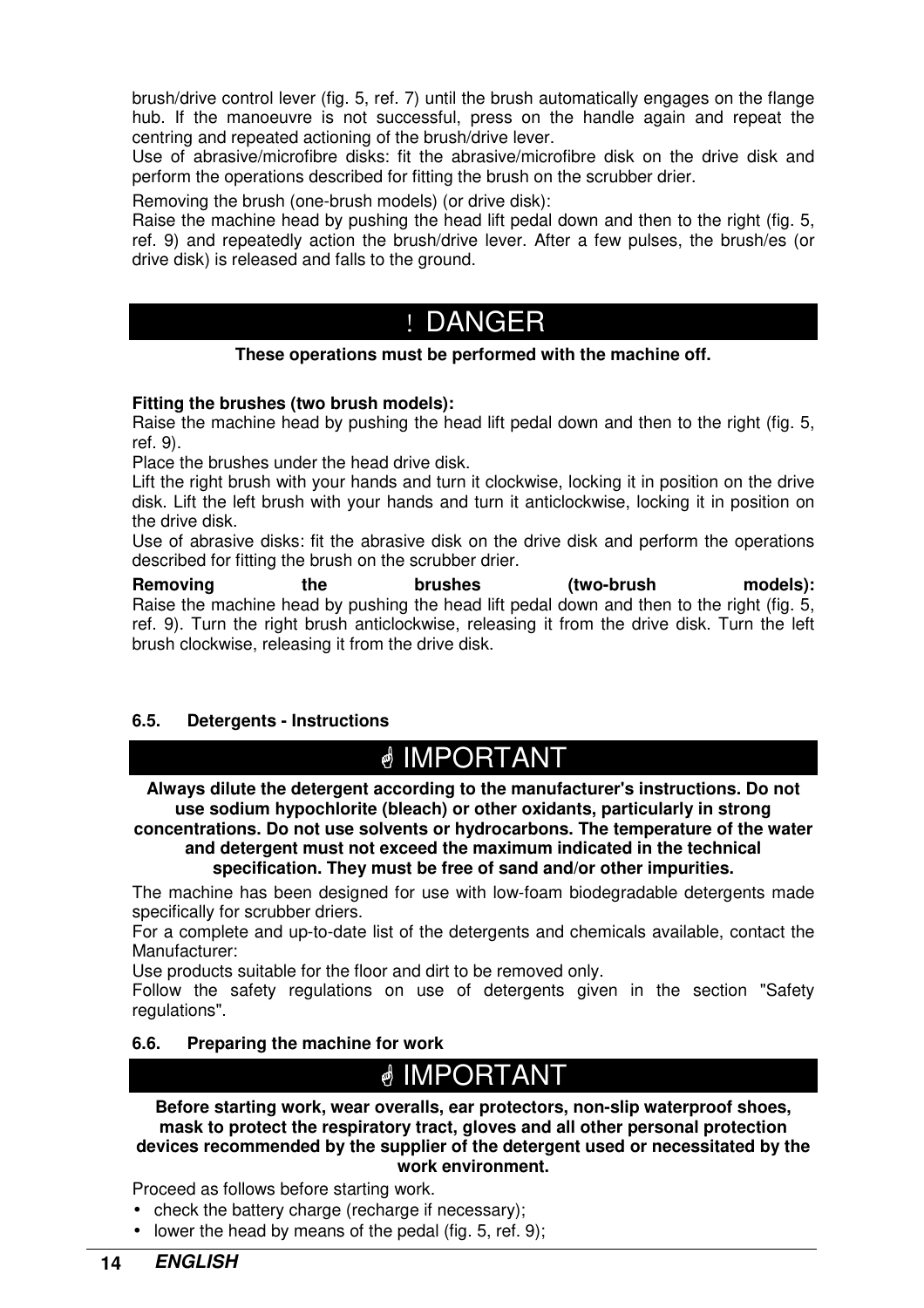- make sure the dirty water drum (fig. 2, ref. 2) is empty. If necessary, empty it:
- via the opening at the front, fill the detergent tank (fig. 2, ref. 7) with a suitable concentration of clean water and low-foam detergent. Leave at least 5 cm between the surface of the liquid and the opening of the tank;
- if the machine is fitted with the optional CHEM DOSE accessory, remove the cap (fig. 13, ref. 1) and fill the tank with appropriately diluted low-foam detergent.
- mount the most suitable brushes, drive disks or rollers for the floor and work to be performed (see paragraph 3.4);
- make sure the squeegee (fig. 2, ref. 6) is firmly attached and connected to the suction hose (fig. 6, ref. 4). Make sure the back blade is not worn.

# i INFORMATION

**If you are using the machine for the first time, we recommend trying it out on a large obstacle-free surface first to acquire the necessary familiarity.** 

#### **Always empty the dirty water tank before filling the detergent tank again.**

For effective cleaning and to extend the working life of the machine, follow a few simple rules:

- prepare the work area by removing all possible obstacles;
- begin working from the furthermost point to avoid walking on the area you have just cleaned;
- choose the straightest possible working routes:
- divide large floors into parallel rectangular sections.

If necessary, finish off by passing a mop or rag rapidly over parts inaccessible to the scrubber drier.

#### **6.7. Working**

After setting up the machine, proceed as follows:

- lower the squeegee by means of the corresponding lever (fig. 5, ref. 8);
- press the brush button (fig. 5, ref. 3) (LED on), the suction motor starts up automatically;
- press the suction button (fig. 5, ref. 2) if you want to disable detergent suction;
- press the brush/drive lever (fig. 5, ref. 7);
- Models with mechanical drive: When the brush motor is enabled and the drive lever is pulled, the motor which turns the brush and moves the machine starts up. A special mechanical drive device uses the friction between the brush and floor to generate a forward movement. When the mechanical drive lever is released, the brush motor shuts down and the machine stops.

If the machine pulls to one side, restore a straight course by using the direction regulation knob (fig. 5, ref. 10). If the machine pulls to the right, turn the knob clockwise and vice versa.

• Models with electric drive: to move forwards or backwards, see paragraph 6.3.

periodically check that the detergent is reaching the brushes and refill when it runs out. When there is no longer sufficient water in the detergent tank, the level indicator lights up (fig. 5, ref. 5). Stop and fill the tank;

If the machine is fitted with the optional CHEM DOSE accessory, press the button (fig. 13, ref. 2) to turn the device on, then adjust the detergent mixture to send to the brushes using the regulation screw (fig. 13, ref. 3). The quantity can be adjusted from 0.5% to 3% per litre of water.

when working, check cleaning quality and if necessary adjust the flow of detergent by pressing the button (fig. 5, ref. 18); the amount of liquid delivered is indicated by the LEDs (fig. 5, ref. 20).

# **d** IMPORTANT

**Empty the dirty water tank each time you fill the detergent tank. Never leave the suction motor on and detergent tap open when parked.**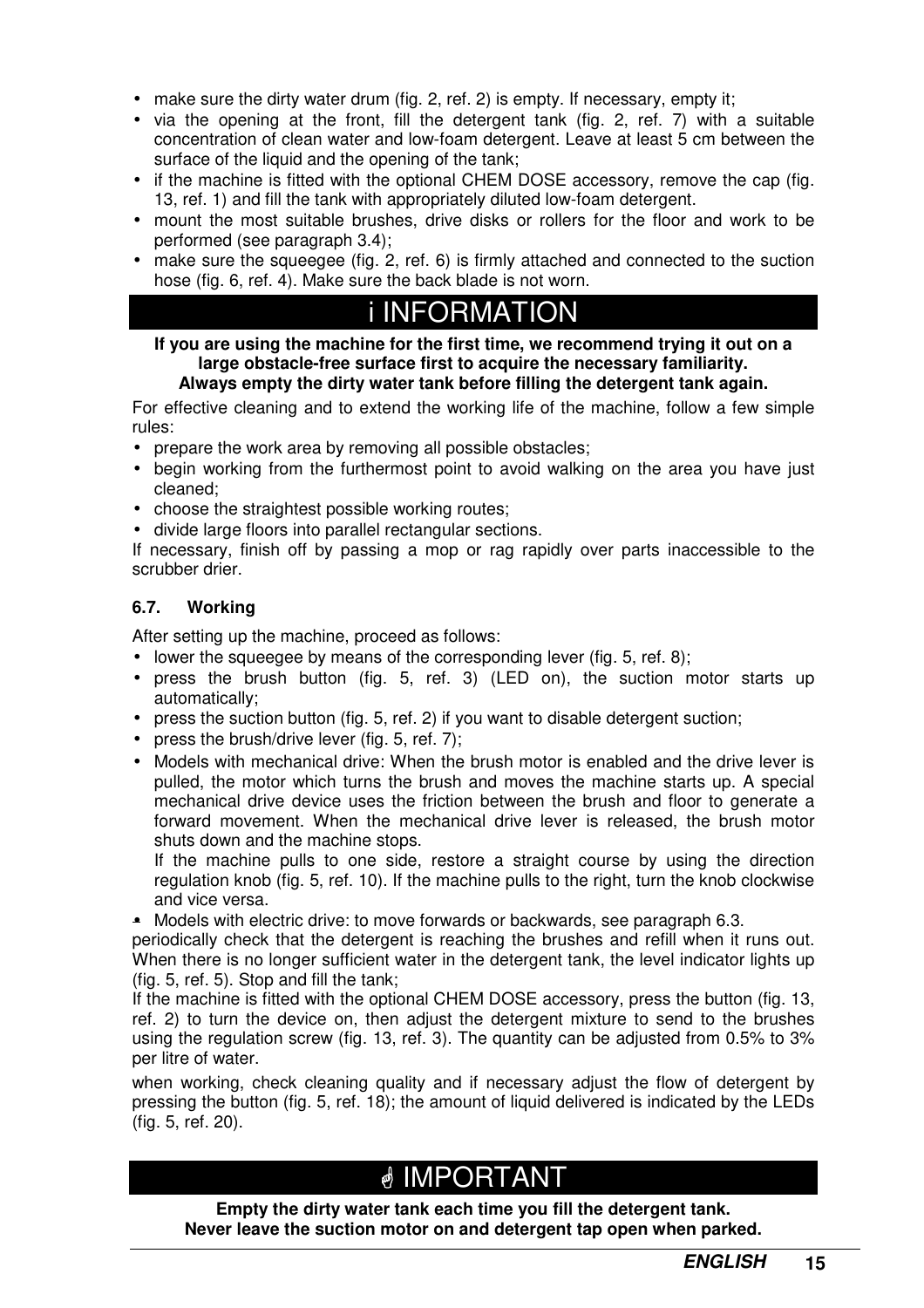- when the dirty water drum is full, the level indicator comes on (fig. 5, ref. 4) and after a few seconds the suction motor shuts off. You must stop working and empty the tank.
- if the warning LED (fig. 5, ref. 1) starts flashing, it means that the batteries are almost flat. After a few seconds the brushes shut down to prevent excessive discharge of the batteries. Charge the batteries.

#### **At the end of work:**

- release the brush/drive lever (fig. 5, ref. 7) located under the handgrip. This turns the brush/drive motor off and the machine stops;
- stop the brush by pressing the button (fig. 5, ref. 3);
- lift the lever (fig. 5, ref. 8) to raise the squeegee from the floor to prevent the continuous pressure from warping the blades;
- remove the brushes (or drive disks) to prevent them from warping permanently;
- press the button to turn the optional CHEM DOSE accessory off (fig. 13, ref. 2):
- empty and clean the dirty water tank.

#### **6.8. Some useful tips to get the most from your scrubber drier**

In the event of particularly stubborn dirt on the floor, washing and drying can be performed in two separate operations.

#### *6.8.1. Prewashing with brushes or pads*

- adiust detergent flow:
- press the brush button (fig. 5, ref. 3)
- lower the head:
- operate the drive lever to rotate the brushes;
- make sure the suction motor is off and the squeegee is raised;
- begin washing.

The flow of water must be adjusted in proportion to the desired advance speed. The slower the machine moves forwards, the less water is needed.

Persist when washing particularly dirty points to give the detergent time to perform its chemical action detaching and suspending the dirt and the brushes time to exert an effective mechanical action.

#### *6.8.2. Drying*

Lower the squeegee and with the suction motor on, pass over the same area washed previously. The result is equivalent to in-depth washing and subsequent ordinary maintenance will take less time.

To wash and dry at the same time, operate the brush, water, squeegee and suction motor simultaneously.

#### **6.9. Draining the dirty water**

### ! DANGER

### **Use suitable personal protection devices.**

#### **Drain the water with the machine disconnected from the power supply.**

The dirty water drum drain hose is at the back left side of the machine.

- To empty the tank:
- move the machine near a drain:
- detach the drain hose (fig. 7, ref. 2) from its seat by holding it near the fixing spring (fig. 7, ref. 3) and pulling horizontally;
- keeping the hose end as high as possible, unscrew and remove the cap (fig. 7, ref. 4);
- lower the end of the hose gradually, controlling the intensity of the flow of water by adjusting the height from the ground;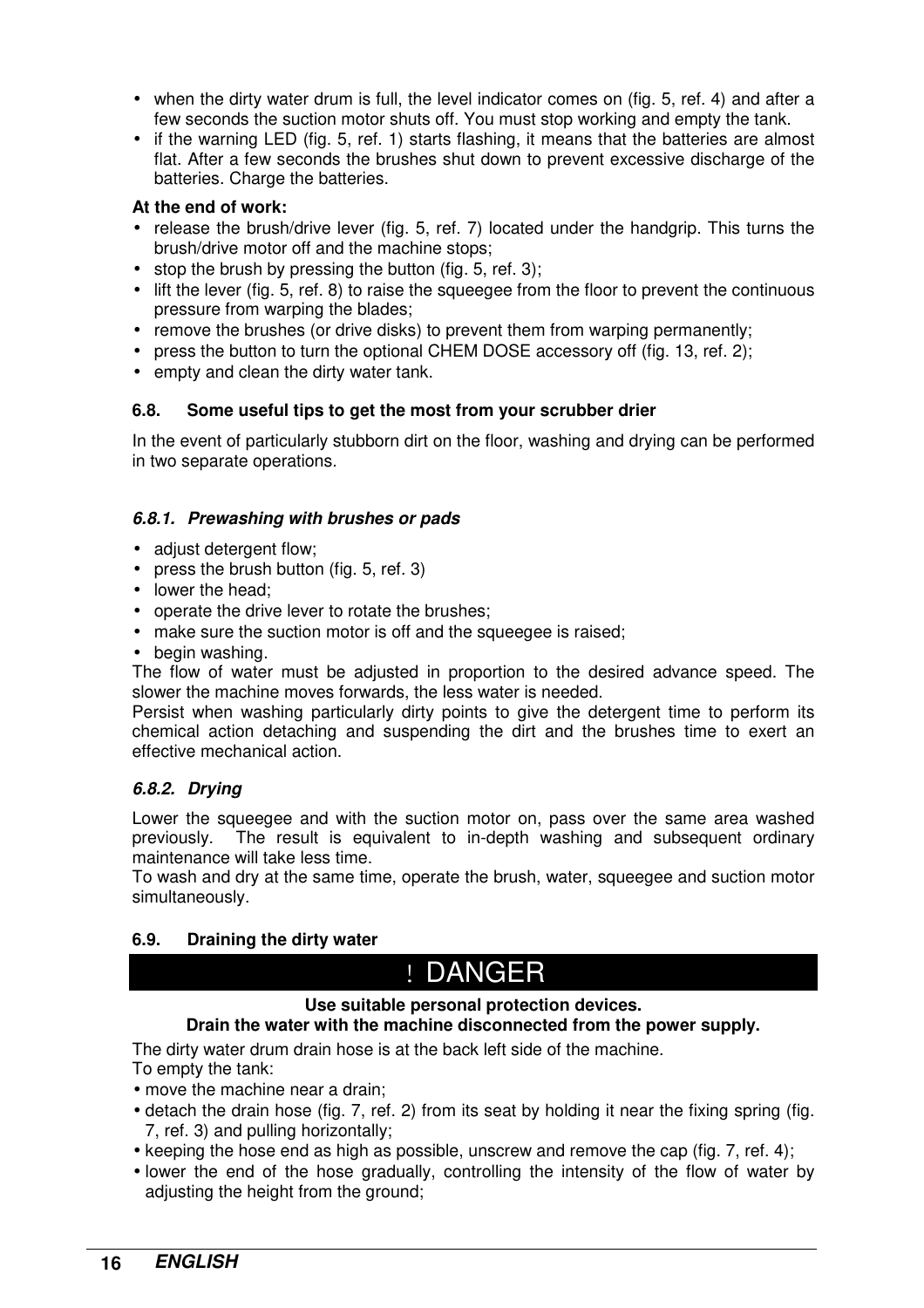- check the amount of dirt left in the dirty water drum and if necessary wash it out. To facilitate cleaning and complete emptying of the drum, you are recommended to unfasten and lift it;
- when the dirty water has been totally drained, lower the dirty water drum (if previously lifted) and refasten to the detergent tank;
- close the drain hose (fig. 7, ref. 2) by replacing the cap (fig. 7, ref. 4), check that it is tightly closed and replace the hose in its housing.

# *<u>IMPORTANT</u>*

**When washing the dirty water drum, never remove the suction filter (fig. 9, ref. 2) from its housing and never direct the jet of water against the filter itself.** 

You are then ready to wash and dry again.

#### **6.10. Draining the clean water**

### ! DANGER

#### **Use suitable personal protection devices.**

To empty the tank:

- move the machine near a drain;
- remove the cap (fig. 8, ref. 1);
- when the detergent tank is completely empty, replace the cap (fig. 8, ref. 1).

### i INFORMATION

**The water and detergent solution can also be used to wash the dirty water tank.** 

### **7. PERIODS OF INACTIVITY**

If the machine is not used for some time, remove the squeegee and brushes (or drive disks), wash them and put them away in a dry place (preferably in a bag or wrapped in plastic film) away from dust. Park the machine with the head lowered.

Make sure the tanks are completely empty and perfectly clean.

Disconnect the machine from the power supply.

Completely recharge the batteries and deposit them in the battery store. During long periods of inactivity, you should charge the batteries regularly (at least once every two months) to keep them constantly at maximum charge.

# *ِ* IMPORTANT

**If you do not charge the batteries regularly, they may be irreparably damaged.** 

### **8. BATTERY MAINTENANCE AND CHARGING**

### ! DANGER

**Do not check the batteries by sparking.** 

**The batteries give off flammable fumes. Put out all fires and hot embers before checking or topping up the battery level.** 

#### **Perform the operations described below in a ventilated area.**

To avoid permanent damage to the batteries, do not run them down completely. Remember that when the corresponding red LED (fig. 5, ref. 1) flashes on the control panel, you must charge the batteries.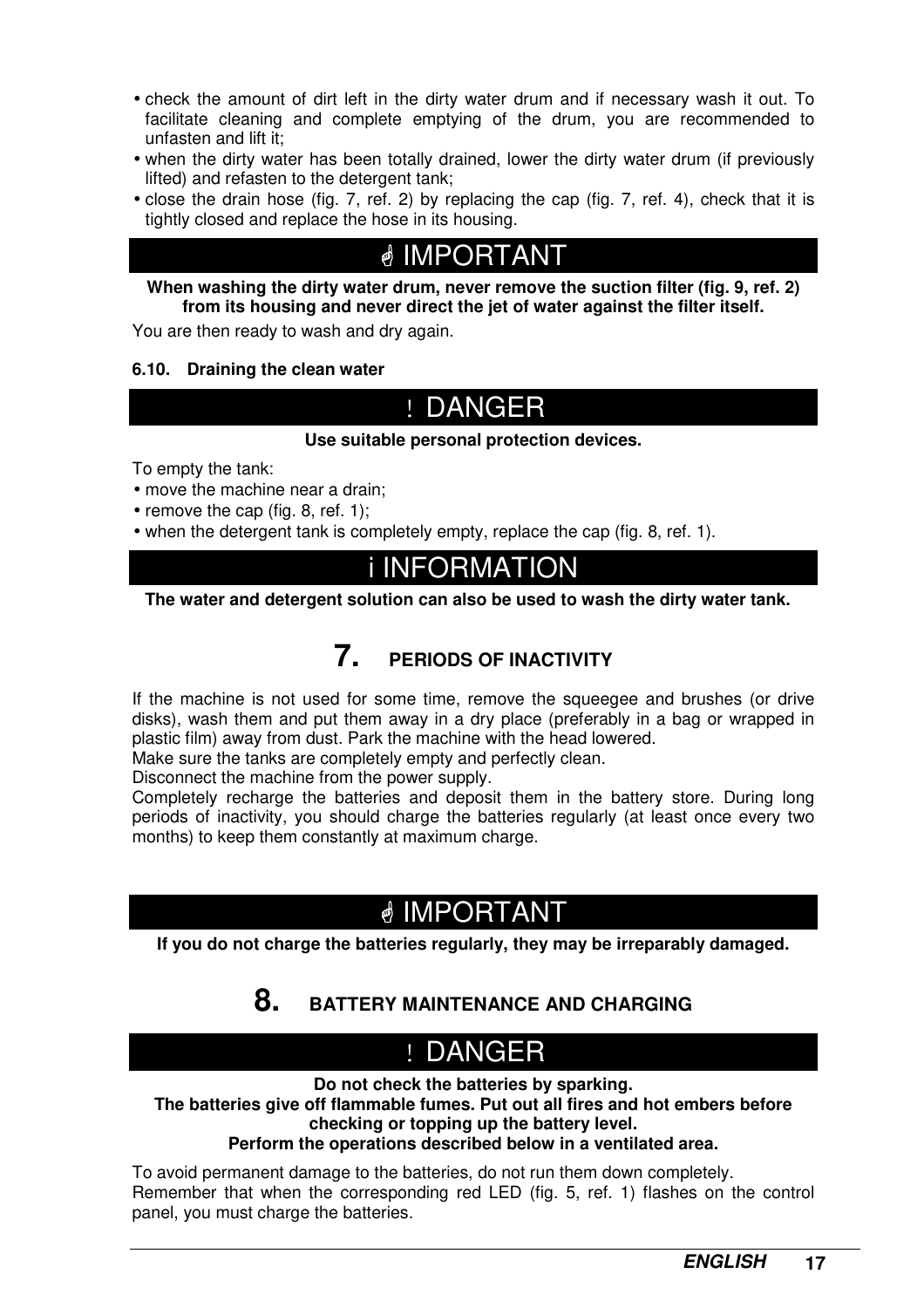#### **8.1. Charging procedure**

• connect the battery charger connector to the battery wiring connector (fig. 4, ref. 1);

### *<u>O</u>* IMPORTANT

#### **In the case of gel batteries, use a specific charger for gel batteries only.**

- Charge the batteries as described in the battery charger manual;
- at the end of charging, disconnect the connectors;
- reconnect the battery wiring connector to the machine connector.

### **9. MAINTENANCE INSTRUCTIONS**

# ! DANGER

#### **Never perform any maintenance operations without first disconnecting the batteries.**

**Maintenance of the electrical circuit and all other operations not expressly required by this manual must be performed by specialised personnel only, in compliance with current safety legislation and as described in the maintenance manual.** 

#### **9.1. Maintenance - General rules**

Performing regular maintenance according to the Manufacturer's instructions improves performance and extends the working life of the machine.

When cleaning the machine, observe the following precautions.

- avoid the use of high pressure washers. Water could penetrate the electrical compartment or motors leading to damage or the risk of short circuit;
- do not use steam to avoid the heat warping plastic parts;
- do not use hydrocarbons or solvents as they could damage the cowling and rubber parts.

#### **9.2. Routine maintenance**

#### *9.2.1 Suction motor air filter and float switch: cleaning*

- Unscrew and remove the tank cap (fig. 9, ref. 1) from the dirty water drum (fig. 9, ref. 4);
- make sure the dirty water drum (fig. 9, ref. 4) is empty;
- clean the float switch (fig. 9, ref. 5) at the back of the dirty water drum, taking care not to direct the water jet directly against the float switch;
- remove the suction motor air filter (fig. 9, ref. 2) from the float switch support (fig. 9 ref. 3) inside the dirty water drum at the top;
- clean the filter with running water or the detergent solution used on the machine;
- dry the filter thoroughly before replacing it in the support. Make sure the filter is correctly located in its housing;
- screw the cap back on the dirty water drum.

#### *9.2.2 Basket filter: cleaning*

- Remove the basket filter from the water fill hole at the front of the machine;
- clean the filter with running water or the detergent solution used on the machine;
- replace the filter back in its housing, making sure it is correctly positioned.

#### *9.2.3 Detergent filter: cleaning*

- unscrew the cover located below the bottom tank (fig. 10, ref. 1);
- remove the detergent filter (fig. 10, ref. 2);
- clean the filter with running water or the detergent solution used on the machine;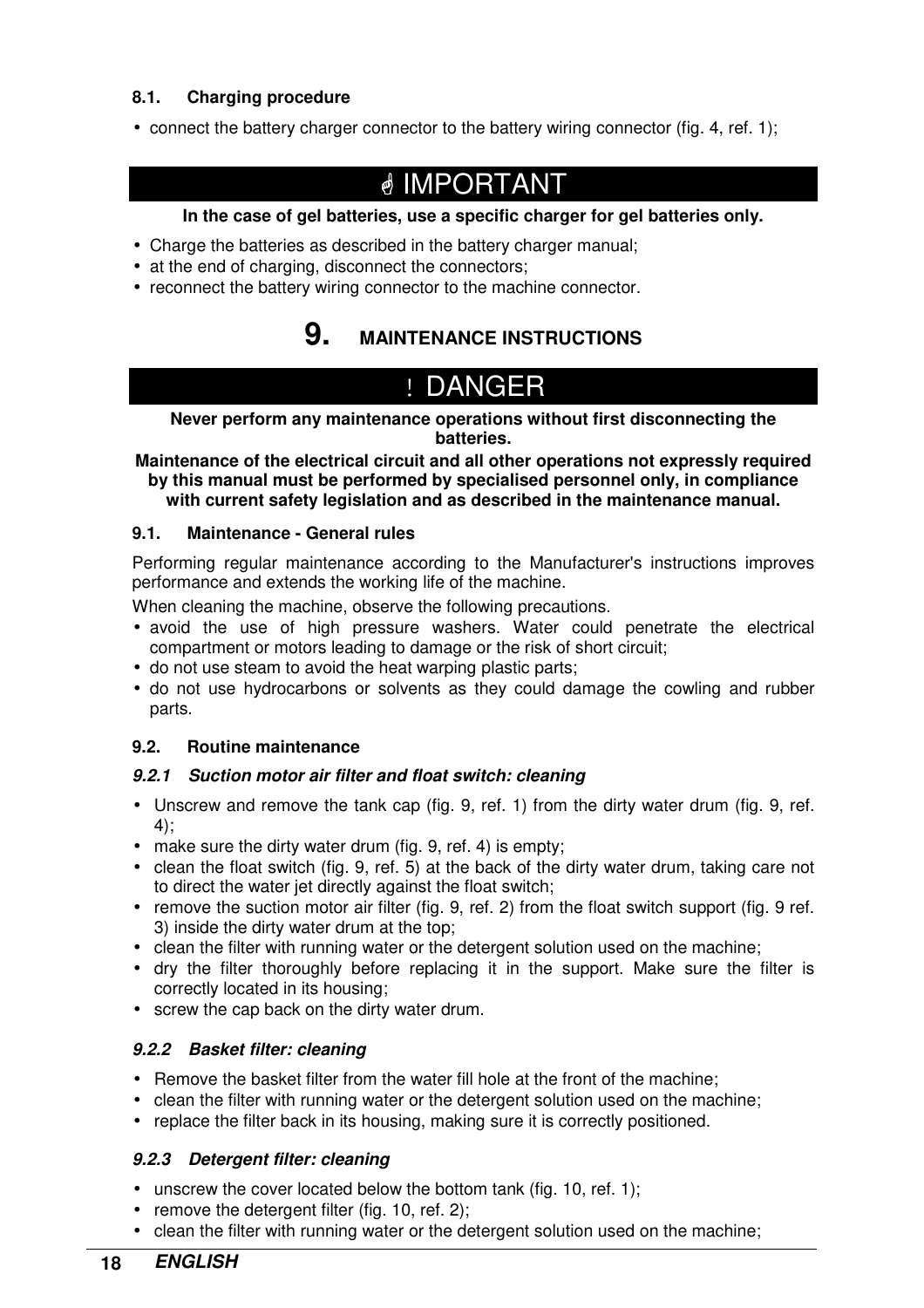• replace the filter in its housing, making sure it is correctly positioned and retighten the screw.

#### *9.2.4 Squeegee blades: replacing*

The squeegee blades collect the film of water and detergent from the floor and prepare the way for perfect drying. With time, the constant rubbing makes the edge of the blade in contact with the floor rounded and cracked, reducing the drying efficiency and requiring it to be replaced.

#### **Turning or replacing the blades:**

- lower the squeegee by means of the corresponding lever (fig. 5, ref. 8);
- remove the squeegee (fig. 2 ref. 6) from its mount (fig. 6 ref. 2) by completely unscrewing the two knobs (fig. 6 ref. 3)
- remove the suction hose sleeve (fig. 6, ref. 4) from the squeegee;
- Open the catch (fig. 11, ref. 1).
- Remove the two blade retainers (fig. 11, ref. 2) by pushing them outwards then extracting them.
- Remove the blade.
- Reuse the same blade by reversing the edge in contact with the floor until all four edges are worn out, or replace with a new blade, fitting it onto the screws on the body of the squeegee.
- Reposition the two blade pressing devices by centering the wider part of the slots on the squeegee body fastening pins, then push the blade pressing devices inwards.
- Close the hook again.
- Replace the squeegee on its support, following the instructions described previously.

#### *9.2.5 Fuses: replacement (battery models)*

The fuses protecting the brush and suction motors are located in the fuse holder (fig. 12, ref. 1) attached to the dirty water drum above the machine battery compartment.

To replace the fuses:

- make sure the dirty water drum is empty and empty if necessary;
- raise the dirty water drum;
- raise the fuse holder cover and remove the fuse by unscrewing the fixing screws;
- fit a new fuse and close the fuse holder cover.
- lower the dirty water drum.

Fuse table: For the complete fuse table, see the spare parts catalogue.

# IMPORTANT

#### **Never use a fuse with a higher amperage than specified.**

If a fuse continues to blow, the fault in the wiring, boards (if present) or motors must be identified and repaired. Have the machine checked by qualified personnel.

#### **9.3. Routine maintenance**

#### *9.3.1. Daily operations*

After each day's work, proceed as follows:

- disconnect the machine from the power supply;
- empty the dirty water tank and clean if necessary;
- clean the squeegee blades and check for wear. If necessary, replace.
- check that the suction hole in the squeegee is not blocked. If necessary remove encrusted dirt;
- recharge the batteries according to the procedure described.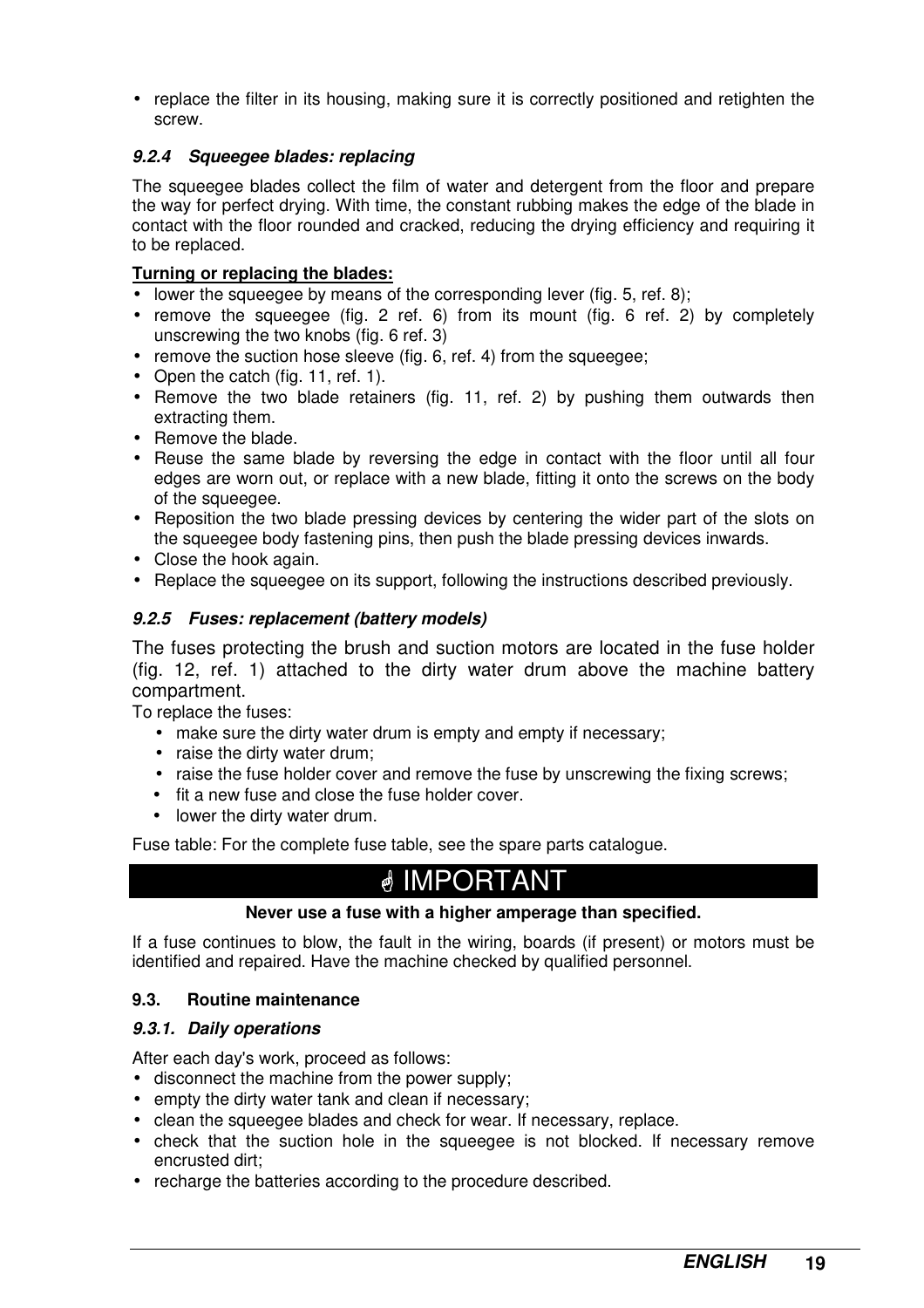#### *9.3.2. Weekly operations*

- Clean the dirty water drum float switch and make sure it is working correctly;
- clean the suction air filter and make sure it is undamaged. If necessary, replace.
- clean the detergent filter at the front opening of the detergent tank (fig. 2, ref. 7) and check that it is not damaged (replace if necessary);
- clean the suction hose:
- clean the dirty water tank and detergent tank;
- check the level of battery electrolyte and top up with distilled water if necessary.

#### *9.3.3. Six monthly operations*

Have the electrical circuit checked by qualified personnel.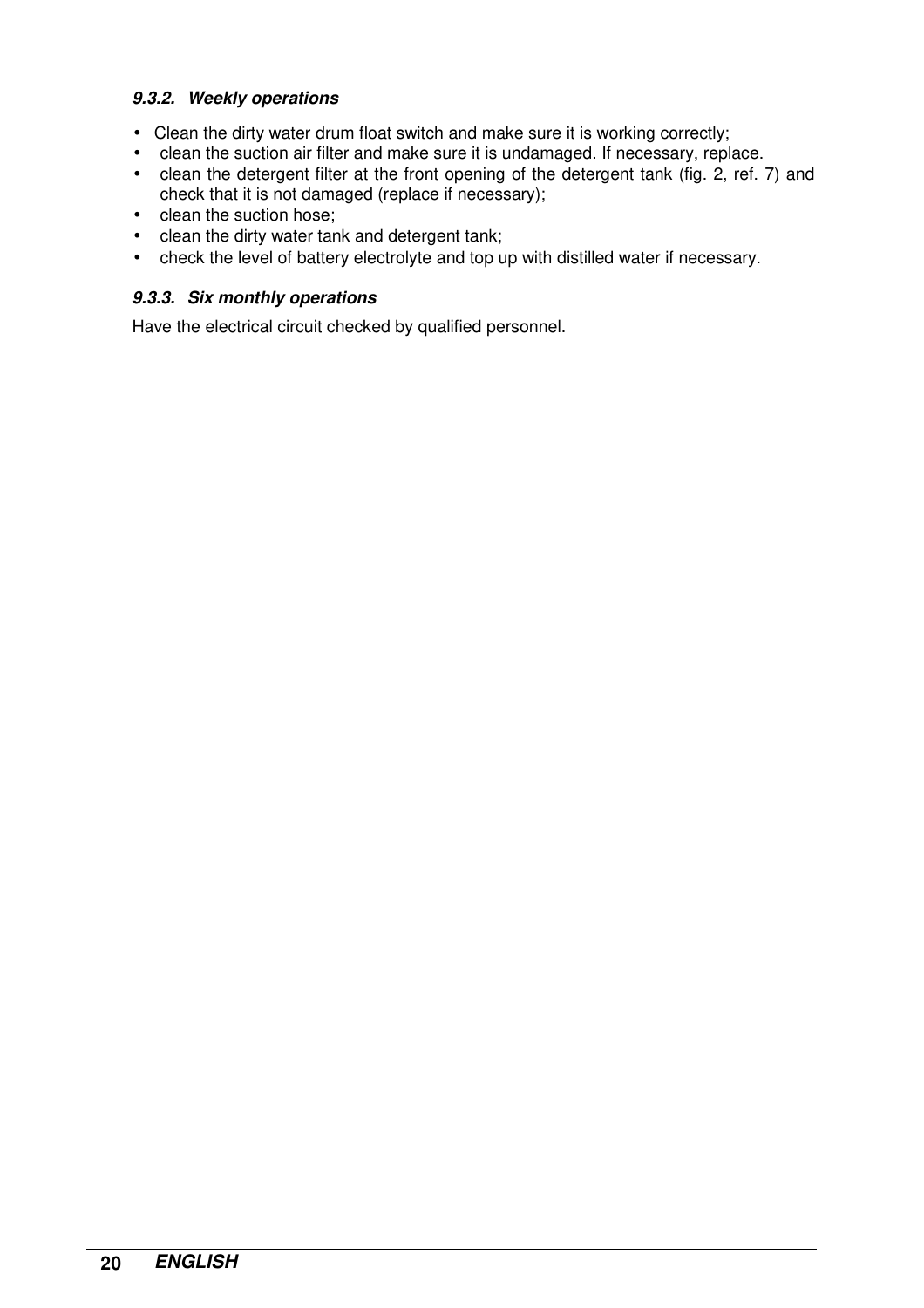#### **9.4. Maintenance**

The table below indicates the Person Responsible for each procedure.

- O = Operator
- T = Trained Personnel.

| <b>Interval</b> | Person | Key            | <b>Description</b>                                         | <b>Procedure</b>                                                | Lubricant/Fluid |
|-----------------|--------|----------------|------------------------------------------------------------|-----------------------------------------------------------------|-----------------|
|                 | Resp.  |                |                                                            |                                                                 |                 |
| Daily           | O      | $\mathbf{1}$   | Pad(s)                                                     | Check, flip or replace                                          |                 |
|                 | O      | 1              | Brush(es)                                                  | Check, clean                                                    |                 |
|                 | O      | 6              | Squeegee                                                   | Clean, check for damage<br>and wear                             |                 |
|                 | O      | 8              | Scrub head skirt                                           | Check for damage and<br>wear                                    |                 |
|                 | O      | $\mathbf{2}$   | Recovery tank                                              | Drain, rinse, clean float<br>shut-off screen and debris<br>tray |                 |
|                 | O      | 3              | Solution tank                                              | Drain, rinse                                                    |                 |
|                 | O      | 4              | Severe Environment tank (option)                           | Check, refill                                                   | CAD             |
|                 | O      | 5              | Automatic battery watering tank (option)                   | Check, refill                                                   | <b>DW</b>       |
|                 | O      | 7              | <b>Batteries</b>                                           | Charge if necessary                                             |                 |
| Weekly          | O      | $\overline{7}$ | <b>Battery cells</b>                                       | Check electrolyte level                                         | <b>DW</b>       |
|                 | O      | 7              | Battery compartment                                        | Check for liquid                                                |                 |
|                 | O      | 6              | Squeegee assembly drip trap reservoir (dual disk<br>model) | Check. Clean                                                    |                 |
| 50 Hours        | O      | 2              | Recovery tank lid seal                                     | Check for wear                                                  |                 |
|                 | O      | 9              | Solution tank filter                                       | Remove and clean                                                |                 |
| 100 Hours       | O      | $\overline{7}$ | Battery watering system (option)                           | Check hoses for damage<br>and wear                              |                 |
| 200 Hours       | O      | 7              | Batteries, terminals and cables                            | Check and clean                                                 |                 |
|                 | т      | 13             | Steering chain                                             | Lubricate, check tension,<br>and check for damage and<br>wear   | GL              |
|                 | т      | 14             | Steering cable                                             | Check tension, Check for<br>damage and wear                     |                 |
| 750 Hours       | Τ      | 10             | Vacuum motor                                               | Replace carbon brushes                                          |                 |
| 1250            | Τ      | 11             | Propel motor                                               | Replace carbon brushes                                          |                 |
| Hours           | Τ      | 12             | Brush motor(s)                                             | Replace carbon brushes                                          |                 |

#### LUBRICANT/FLUID

- DW Distilled water
- CAD Commercial approved detergent
- GL SAE 90 weight gear lubricant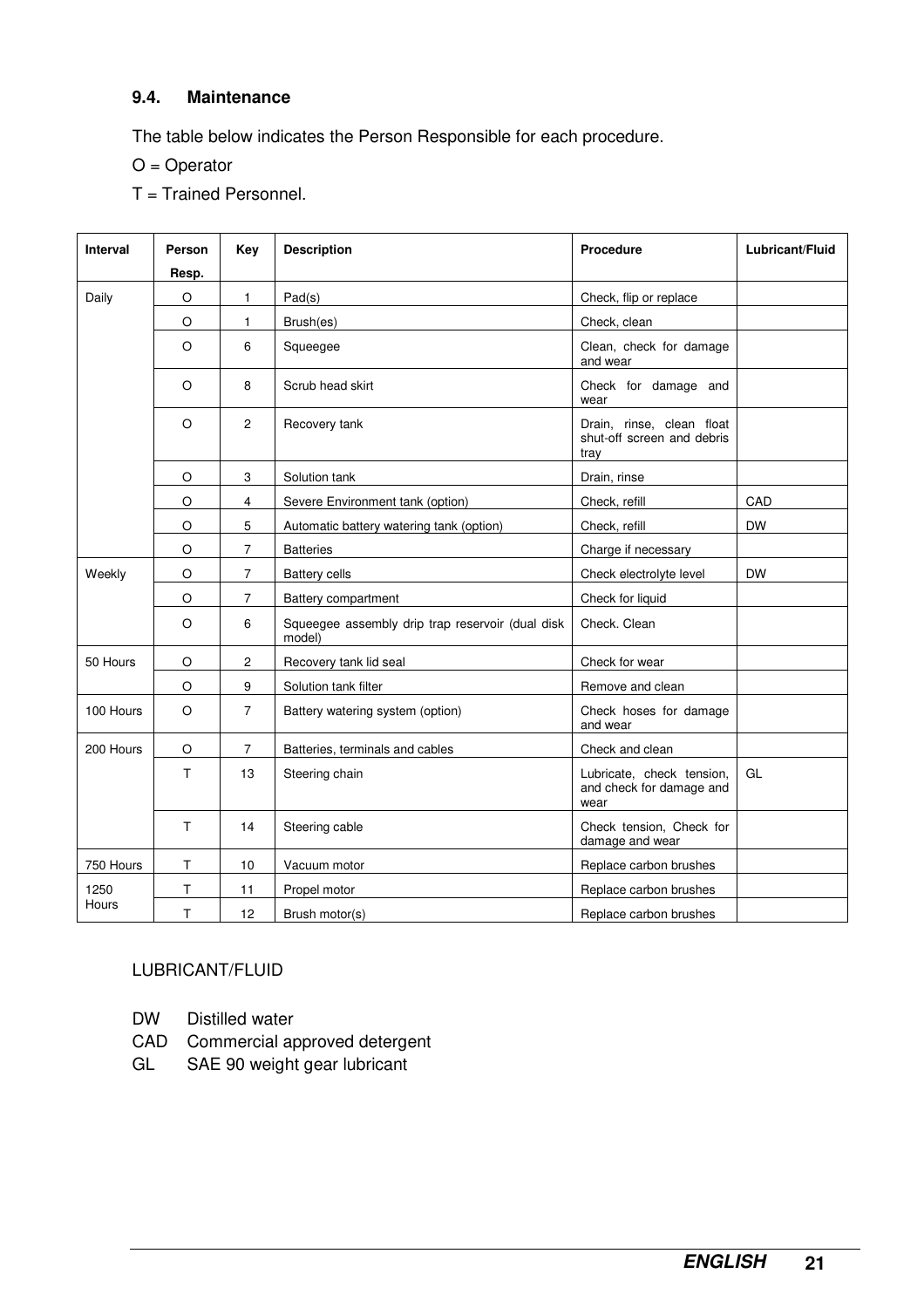# **10. TROUBLESHOOTING**

#### **10.1. How to resolve possible problems**

- **[B]**= battery machines
- **[C]**= cable machines
- **[BT]**= battery machines with electric drive

Possible problems affecting the whole machine.

| <b>PROBLEM</b><br><b>CAUSE</b>       |                                                                                               | <b>REMEDY</b>                                                                                                             |
|--------------------------------------|-----------------------------------------------------------------------------------------------|---------------------------------------------------------------------------------------------------------------------------|
|                                      |                                                                                               |                                                                                                                           |
| The machine does not work            | $[B]=$<br>battery<br>connector<br>disconnected                                                | • [B]= connect the batteries to<br>the machine                                                                            |
|                                      | • [B]= the batteries are flat                                                                 | $\cdot$ [B]= recharge the batteries                                                                                       |
|                                      |                                                                                               |                                                                                                                           |
|                                      |                                                                                               |                                                                                                                           |
| The brushes do not turn              | $\cdot$ [B], [BT]= you have not used<br>the brush switch                                      | • press the brush switch                                                                                                  |
|                                      | • you have not pressed the brush<br>lever                                                     | • press the brush lever                                                                                                   |
|                                      | • [B]= the motor thermal cutout<br>tripped; the motor<br>has<br>is<br>overheated              | • [B]= release the brush lever;<br>leave the machine to cool<br>down for at least 45'                                     |
|                                      | $\cdot$ [B], [BT]= the power supply or<br>motor thermal cutout connectors<br>are disconnected | $\cdot$ [B], [BT]= reconnect the<br>power supply<br>or<br>motor<br>thermal cutout connectors                              |
|                                      | $\cdot$ [B] [BT]= the brush motor<br>fuse has blown                                           | • [B] [BT]= have someone<br>check<br>eliminate<br>and<br>the<br>causes responsible for<br>the<br>blown fuse, then replace |
|                                      | $\cdot$ [B] [BT]= the batteries are flat                                                      | [B] [BT]= recharge<br>the<br>batteries                                                                                    |
|                                      | • the reduction unit is faulty                                                                | have<br>the reduction<br>unit<br>٠<br>replaced                                                                            |
|                                      | • the motor is faulty                                                                         | • have the motor replaced                                                                                                 |
| The machine does not clean<br>evenly | • the brush or disks are worn                                                                 | • replace                                                                                                                 |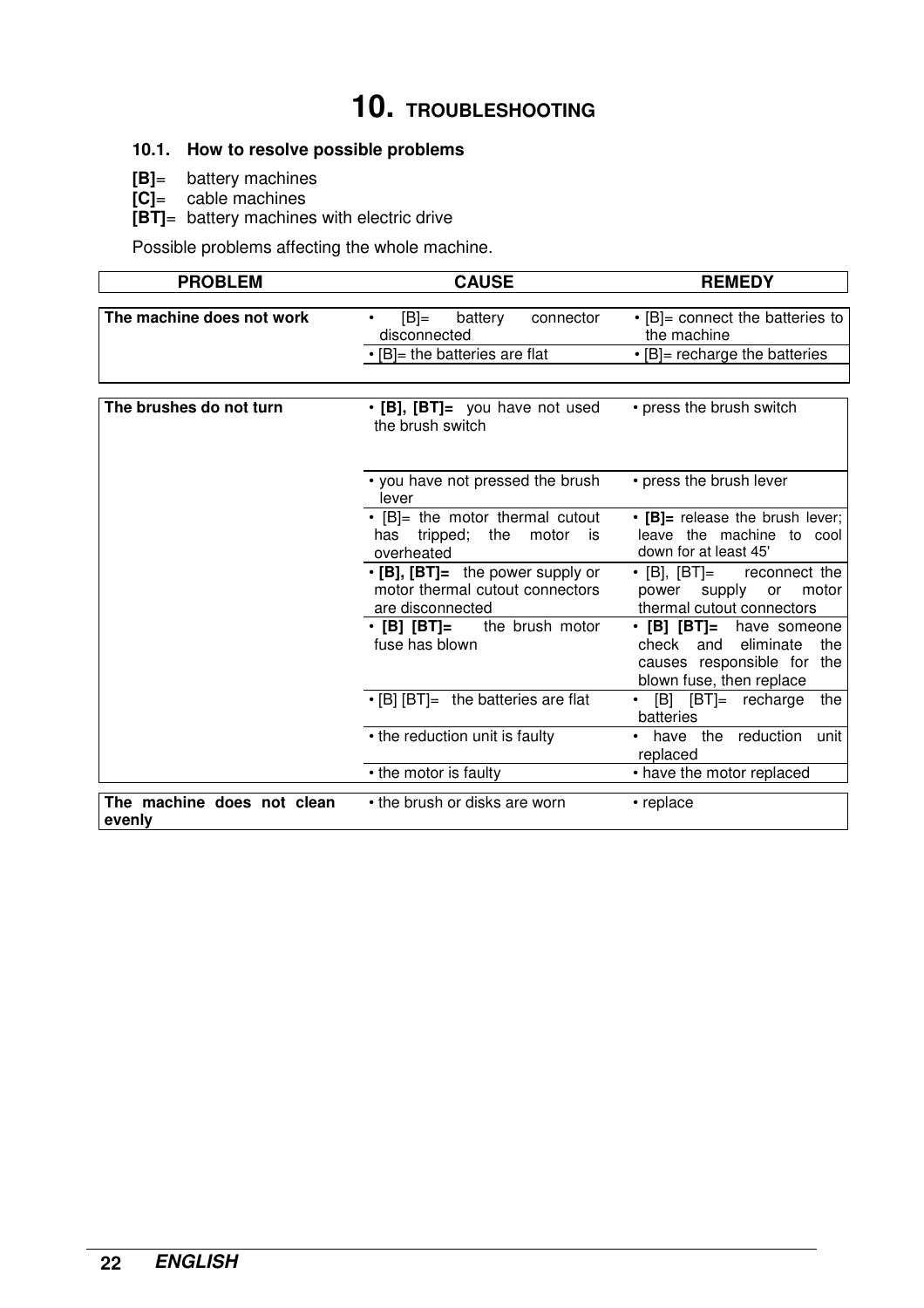| No detergent is delivered                                |                                                                                       |                                                                                                                                                                                                              |
|----------------------------------------------------------|---------------------------------------------------------------------------------------|--------------------------------------------------------------------------------------------------------------------------------------------------------------------------------------------------------------|
|                                                          | • the detergent tank is empty                                                         | • fill it                                                                                                                                                                                                    |
|                                                          | the<br>hose<br>delivering<br>the<br>detergent<br>the<br>brush<br>to<br>is<br>blocked  | • unblock and open the circuit                                                                                                                                                                               |
|                                                          | • the solenoid valve is dirty or<br>faulty                                            | clean<br>replace<br>the<br>or<br>solenoid valve                                                                                                                                                              |
| Detergent flow does not stop                             | • the solenoid valve is dirty or<br>faulty                                            | clean<br>replace<br>the<br>or<br>$\bullet$<br>solenoid valve                                                                                                                                                 |
| The suction motor does not<br>start                      |                                                                                       |                                                                                                                                                                                                              |
|                                                          | • there is no power to the suction<br>motor or the motor is faulty                    | • check that the motor power<br>is<br>correctly<br>connector<br>connected<br>to<br>the<br>main<br>it is correctly<br>wiring; if<br>connected, have the motor<br>replaced                                     |
|                                                          | • [B] [BT]= the fuse has blown                                                        | $\cdot$ [B] [BT]= replace the fuse                                                                                                                                                                           |
| The squeegee does not clean<br>or suction is ineffective | • the edge of the rubber blades in<br>contact with the floor is worn                  | • replace the rubber blade                                                                                                                                                                                   |
|                                                          | the squeegee or hose is<br>blocked or damaged                                         | unblock<br>and repair the<br>damage                                                                                                                                                                          |
|                                                          | • the float switch has tripped<br>(dirty water drum), is clogged by<br>dirt or broken | • empty the dirty water drum<br>or reset the float switch                                                                                                                                                    |
|                                                          | • the suction hose is blocked                                                         | • unblock the hose                                                                                                                                                                                           |
|                                                          | the suction<br>hose<br>is<br>not<br>connected to the squeegee or is<br>damaged        | • connect or repair the hose                                                                                                                                                                                 |
|                                                          | • there is no power to the suction<br>motor or the motor is faulty                    | • check that the motor power<br>connector<br>is<br>correctly<br>connected to the main wiring<br>and that the fuse is not<br>blown; in the second case<br>have the motor replaced                             |
| The machine does not move                                | • there is no power to the                                                            | • in the first case, press the                                                                                                                                                                               |
|                                                          | brush/drive motor or it is faulty                                                     | brush button and push down<br>the brush/drive lever; in the<br>second case, check that the<br>brush<br>motor is correctly<br>connected to the main wiring;<br>in the third case, have the<br>motor replaced. |
|                                                          | • the reduction unit is broken<br>(therefore the brush does not<br>turn)              | • have the reduction unit<br>replaced                                                                                                                                                                        |
|                                                          | • the brush motor thermal cutout<br>has tripped; the motor<br>has<br>overheated       | • stop the machine, turn it off<br>and leave it to cool for at<br>least 45                                                                                                                                   |
|                                                          | $\cdot$ [B] [BT]= the batteries are flat<br>and the brushes have shut down            | $\cdot$ [B] [BT]= recharge the<br>batteries                                                                                                                                                                  |
| The machine tends to pull to<br>one side                 | • the direction adjustment knob<br>must be adjusted appropriately<br>for the floor    | · regulate the direction of<br>movement by adjusting the<br>direction adjustment knob                                                                                                                        |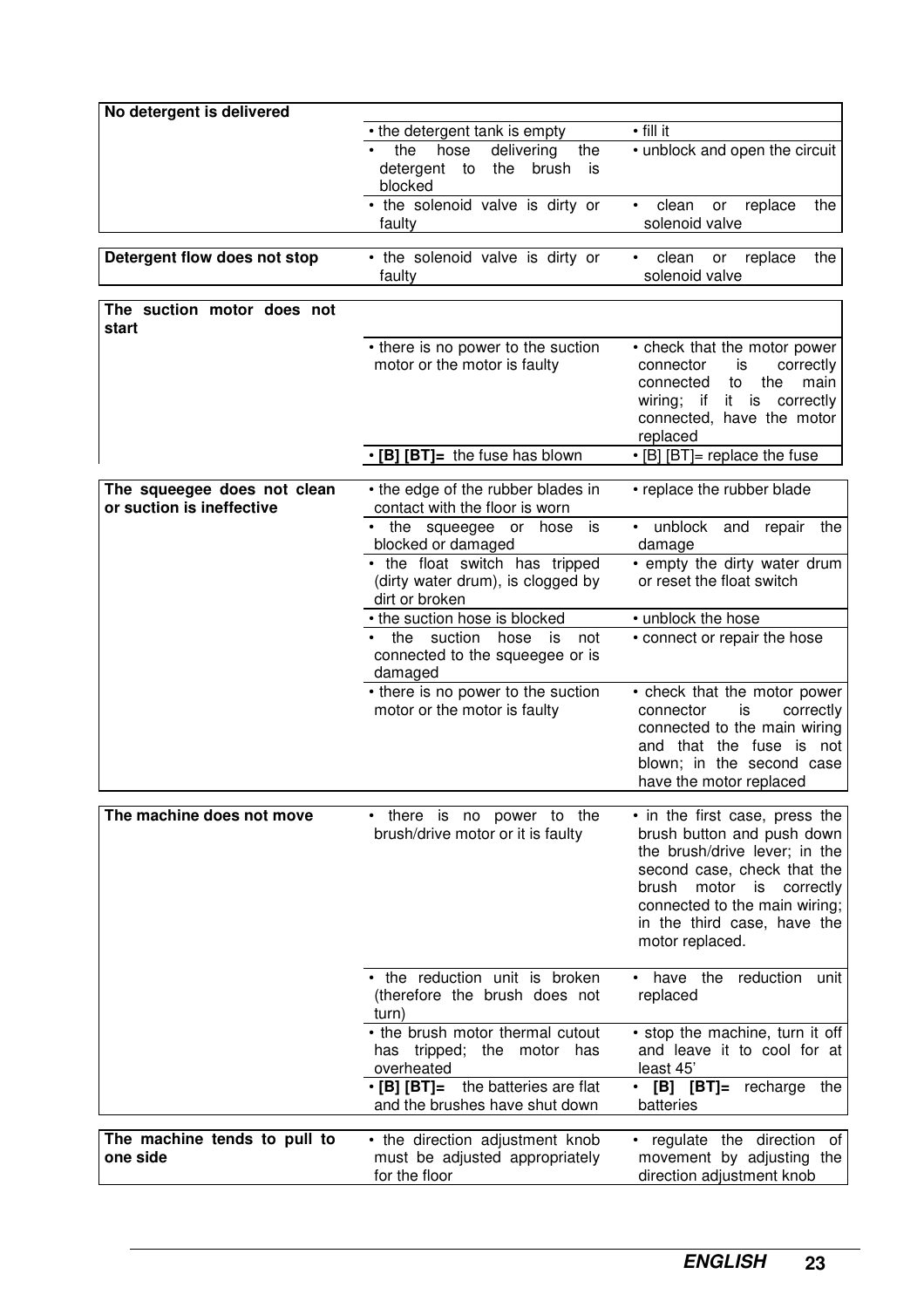| The batteries do not provide<br>the normal working time                                                                                                                                                                                                                                                          | • the battery poles and charging<br>terminals are dirty and oxidised                                                                                                                                                   | • clean and grease the poles<br>and terminals, recharge the<br>batteries                                                                                                                                                                                                                                                                                                                                              |
|------------------------------------------------------------------------------------------------------------------------------------------------------------------------------------------------------------------------------------------------------------------------------------------------------------------|------------------------------------------------------------------------------------------------------------------------------------------------------------------------------------------------------------------------|-----------------------------------------------------------------------------------------------------------------------------------------------------------------------------------------------------------------------------------------------------------------------------------------------------------------------------------------------------------------------------------------------------------------------|
|                                                                                                                                                                                                                                                                                                                  | • the electrolyte level is low                                                                                                                                                                                         | • top up all the elements with<br>distilled water as described in<br>the instructions                                                                                                                                                                                                                                                                                                                                 |
|                                                                                                                                                                                                                                                                                                                  | • the battery charger does not<br>work or is unsuitable                                                                                                                                                                | battery<br>charger<br>see<br>instructions                                                                                                                                                                                                                                                                                                                                                                             |
|                                                                                                                                                                                                                                                                                                                  | considerable<br>there<br>are<br>differences in density between<br>the various elements of the<br>battery                                                                                                               | • replace the damaged battery                                                                                                                                                                                                                                                                                                                                                                                         |
|                                                                                                                                                                                                                                                                                                                  | • you are using the machine with<br>excessive pressure<br>the<br>on<br>brushes                                                                                                                                         | • reduce pressure on the<br>brush                                                                                                                                                                                                                                                                                                                                                                                     |
|                                                                                                                                                                                                                                                                                                                  | considerable<br>there<br>are<br>differences in density between<br>the various elements of the<br>battery                                                                                                               | • replace the damaged battery                                                                                                                                                                                                                                                                                                                                                                                         |
| The battery discharges too fast<br>during use, even though it has<br>been charged correctly and<br>when tested with a hydrometer<br>at the end of recharging, it<br>turned out to be uniformly<br>charged                                                                                                        | • the battery is new and does not<br>deliver 100% of its expected<br>capacity                                                                                                                                          | • the battery must be "run-in"<br>by performing 20-30 charges<br>and discharges to obtain<br>maximum performance                                                                                                                                                                                                                                                                                                      |
|                                                                                                                                                                                                                                                                                                                  | • the machine is being used at<br>maximum<br>capacity<br>for<br>periods and<br>continuous<br>the<br>working time is not sufficient<br>• the electrolyte has evaporated                                                 | • if possible, use batteries with<br>a higher capacity or replace<br>batteries with<br>the<br>others<br>charged previously<br>• top up all elements with                                                                                                                                                                                                                                                              |
|                                                                                                                                                                                                                                                                                                                  | and does not cover the plates<br>completely                                                                                                                                                                            | distilled water until the plates<br>are covered then recharge<br>the battery                                                                                                                                                                                                                                                                                                                                          |
| The battery discharges too fast<br>during use, recharging with an<br>electronic battery charger is<br>too fast and after recharging<br>the battery supplies the right<br>voltage (about 2.14V for each<br>element without load), but<br>when tested with a hydrometer<br>is found not to be uniformly<br>charged | • the battery supplied filled with<br>acid by the Manufacturer has<br>been stored for too long before<br>being recharged and used for<br>the first time                                                                | • if recharging with a normal<br>battery<br>charger<br>is<br>not<br>effective, you must use a<br>double recharging cycle:<br>- charge slowly over a 10 hour<br>period at a current of 1/10<br>the nominal capacity for 5<br>hours (e.g. for a $100Ah(5)$<br>battery the current must be<br>set at 10A, using a manual<br>battery charger);<br>- rest for one hour;<br>- charge with the<br>normal<br>battery charger. |
| At the end of charging with the<br>electronic battery charger, the<br>battery does not provide the<br>correct voltage (about 2.14 V<br>per element without load) and<br>appears to be uniformly not<br>charged when tested with a<br>hydrometer                                                                  | • the battery has not been<br>connected to the battery charger<br>(for example, because the low<br>voltage connector of the battery<br>charger has been erroneously<br>machine<br>connected<br>to<br>the<br>connector) | • connect the battery charger<br>to the battery connector                                                                                                                                                                                                                                                                                                                                                             |
|                                                                                                                                                                                                                                                                                                                  | • the battery charger and power<br>socket to which the battery is<br>connected are not compatible                                                                                                                      | • check that the power supply<br>characteristics indicated on<br>the battery charger rating<br>plate comply with those of<br>the mains power supply                                                                                                                                                                                                                                                                   |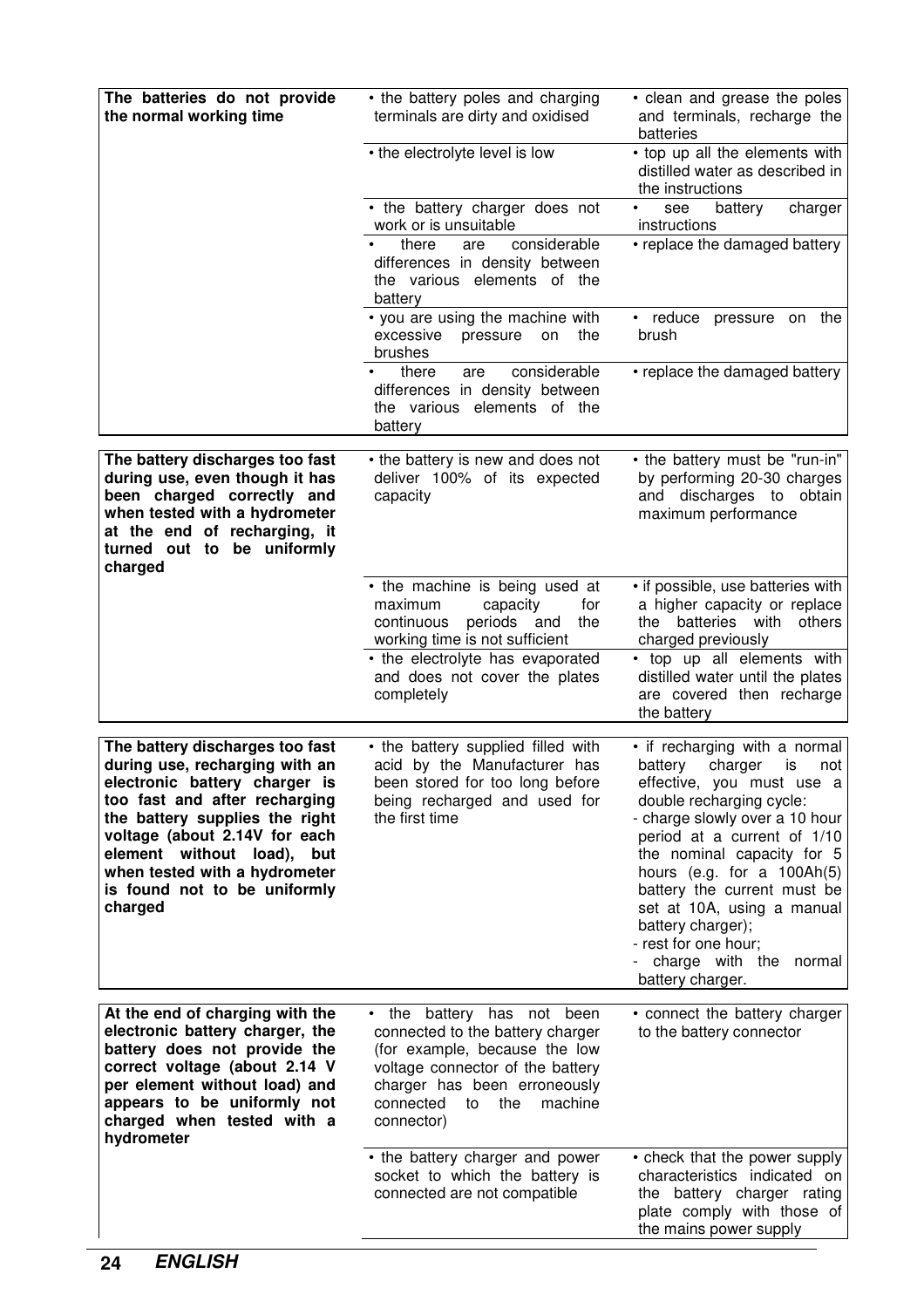|                                                                                                                                                                                                                                                                   | • the battery charger has not<br>been installed correctly                                                                                    | • taking the actual voltage<br>available at the socket into<br>account, make sure that the<br>connections of the primary of<br>the transformer inside the<br>battery charger are correct<br>(consult the battery charger<br>manual)                                                                                                                |
|-------------------------------------------------------------------------------------------------------------------------------------------------------------------------------------------------------------------------------------------------------------------|----------------------------------------------------------------------------------------------------------------------------------------------|----------------------------------------------------------------------------------------------------------------------------------------------------------------------------------------------------------------------------------------------------------------------------------------------------------------------------------------------------|
|                                                                                                                                                                                                                                                                   | the battery charger is not<br>working                                                                                                        | • make sure there is voltage<br>to the battery charger, that<br>the fuses are not blown and<br>that the current reaches the<br>battery; try charging with<br>another rectifier. If the battery<br>is<br>charger<br>not<br>working,<br>contact the technical service<br>centre and indicate the serial<br>number<br>0f<br>the<br>battery<br>charger |
| At the end of charging with the<br>electronic battery charger, the<br>battery does not provide the<br>correct voltage (about 2.14 V<br>per element without load) and<br>only one or a few elements are<br>found to be discharged when<br>tested with a hydrometer | more elements<br>• one or<br>are<br>damaged                                                                                                  | the<br>replace<br>damaged<br>$\bullet$<br>elements if possible.<br>For 6 or 12 V single block<br>batteries, replace the entire<br>battery                                                                                                                                                                                                          |
| The electrolyte in the battery is<br>turbid                                                                                                                                                                                                                       | • The battery has reached the<br>• replace the battery<br>end of the charging/discharging<br>cycles<br>declared<br>the<br>by<br>manufacturer |                                                                                                                                                                                                                                                                                                                                                    |
|                                                                                                                                                                                                                                                                   | • the battery has been recharged<br>with too high a current                                                                                  | • replace the battery                                                                                                                                                                                                                                                                                                                              |
|                                                                                                                                                                                                                                                                   | • the battery has been charged<br>beyond the limit suggested by<br>the Manufacturer                                                          | • replace the battery                                                                                                                                                                                                                                                                                                                              |

#### **11. DISPLAY ALARMS**

#### **ACC / MAN : ACCelerator / MAN**

Appears if the drive lever is pushed when starting or after an emergency reset.

The drive cannot be engaged until the lever is released.

#### **POT : POTentiometer**

This indicates a fault or breakage of the speed adjustment knob

Drive stops, release the drive lever and then activate it again.

If the problem persists, the knob may be broken.

#### **Lim : Limitation**

Appears when the MOSFET reaches the internal temperature limit.

Drive stops, release the drive lever and then activate it again.

If the problem persists, wait a few minutes to let the Mosfet cool down.

#### **Hom : MOSFET thermal protector**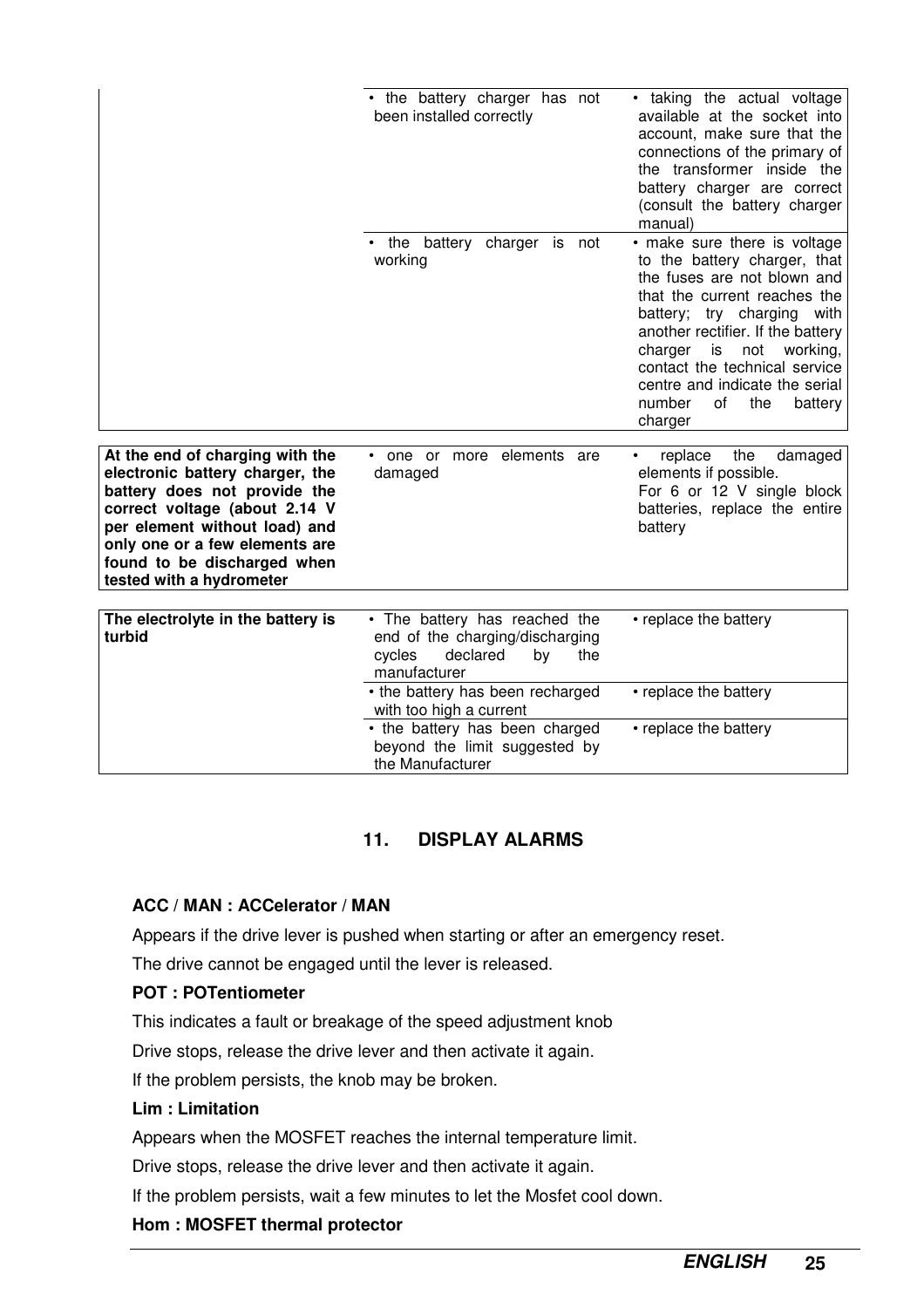Appears when the temperature sensor inside the MOSFET is activated.

Switch the machine off and wait 10 min for the component to cool down. If necessary, replace the board.

#### **Hot : Overheating**

Appears when the motor's temperature sensor is activated

Wait a few minutes for the motor to cool down. Check the connection between the thermal protector and the board.

#### **MoS : MOSFET**

Appears when there is a short-circuit in the drive Mosfet or the contactor coil does not close correctly and the brush or drive functions are not activated.

The suction relay coil is short-circuited, test with a new relay

The drive motor relay coil is short-circuited, test with a new relay

Drive stops in any case.

When this message is shown, the main contactor is disabled.

Replace the main board.

#### **MoF : Mosfet**

Appears when the drive Mosfet remains open. Drive stops.

The brushes and suction are enabled, drive is disabled.

#### **bLt : drive blocked**

Appears when the battery voltage is too low and the drive is blocked. Recharge the battery and try again.

#### **AcS : Brush control fault**

Appears when there is a fault in the solenoid switch controlling the brush.

Press the brush switch, if the message is still shown, the contactor may be disconnected or the control element on the board may be faulty.

#### **AcA : Suction control fault**

Appears when there is a fault involving the contactor that activates suction.

Press the suction switch, if the message is still shown, the contactor may be disconnected or the control element on the board may be faulty.

#### **ACH : Solenoid valve control fault**

Appears when there is a fault involving control of the water solenoid valve.

Check the coil and the wiring between the instrument panel board and the solenoid valve.

#### **FuP : Fuse**

Appears when the main contactor coil does not close correctly and suction is activated.

Internal problem on the display board or no contact with earth cable.

#### **CLH : Clock**

Appears when there is a problem with the instrument panel board memory. Replace the board.